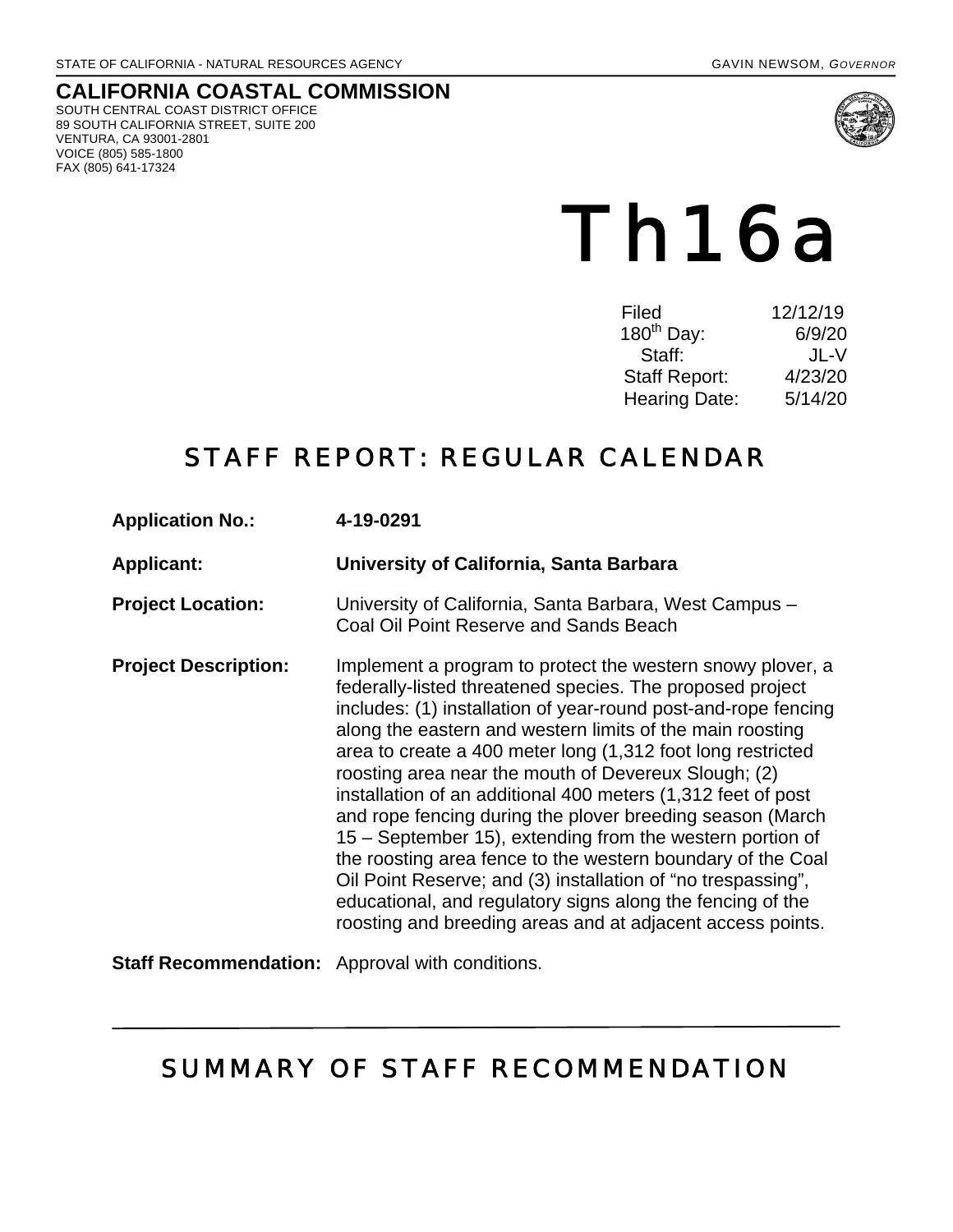The proposed project involves the implementation of the Coal Oil Point Reserve (COPR) Beach Access and Snowy Plover Management Plan to protect the population of federally-listed threatened western snowy plovers at Devereux Slough. The closure of roosting and breeding areas would provide for greater protection of the environmentally sensitive habitat while allowing continued access for appropriate uses. The proposed project includes: (1) installation of year-round post-and-rope fencing along the eastern and western limits of the main roosting area to create a 400 meter long (1,312 foot long) restricted roosting area near the mouth of Devereux Slough; (2) installation of an additional 400 meters (1,312 feet) of post-and-rope fencing during the plover breeding season (March 15 – September 15), extending from the western portion of the roosting area fence to the western boundary of the Coal Oil Point Reserve; and (3) installation of "no trespassing", educational, and regulatory signs along the fencing of the roosting and breeding areas and at adjacent access points. The plan also includes prohibiting the use of the Sands Beach adjacent to plover roosting and breeding habitat by horses and dogs (in accordance with UCSB LRDP Policy LU-33), continuing the protection program to limit predators, and maintaining the docent and enforcement program to further protect the plovers.

Access within the specific fenced areas would be restricted; however, pedestrian access would be facilitated around the protected areas, by passing along the wet sand parallel to the protected area. Additionally, there are three public access points in or adjacent to the snowy plover protection areas: Ellwood Beach entrance, Dune Pond Trail, and Sand's Beach entrance, and the project has been designed to ensure unrestricted pedestrian access to the beach at each of these access points.

The standard of review for the proposed permit application is the Chapter Three policies of the Coastal Act, with the policies and provisions of the certified Long Range Development Plan (LRDP) serving as guidance. As conditioned below, the proposed project is consistent with all applicable Chapter Three policies of the Coastal Act.

The Commission staff recommends **Special Conditions One (1) through Three (3)**, to ensure that the project is carried out consistent with the coastal access, marine resource, and land resource protection policies of the Coastal Act. **Special Condition One (1)** would require inspection of the fencing and signage on the beach throughout the life of the project. In addition, **Special Condition Two (2)** would require a project monitoring plan be submitted for the review and approval of the Executive Director, containing detailed monitoring methodology, to be submitted annually by a qualified biologist. **Special Condition Three (3**) would limit the permit to a ten-year period, after which point the fences shall be removed, unless authorization under the Coastal Act has been granted for the fences to remain onsite.

Commission staff recommends that the Commission **APPROVE** coastal development permit application 4-19-0291, as conditioned. The motion is on page 4.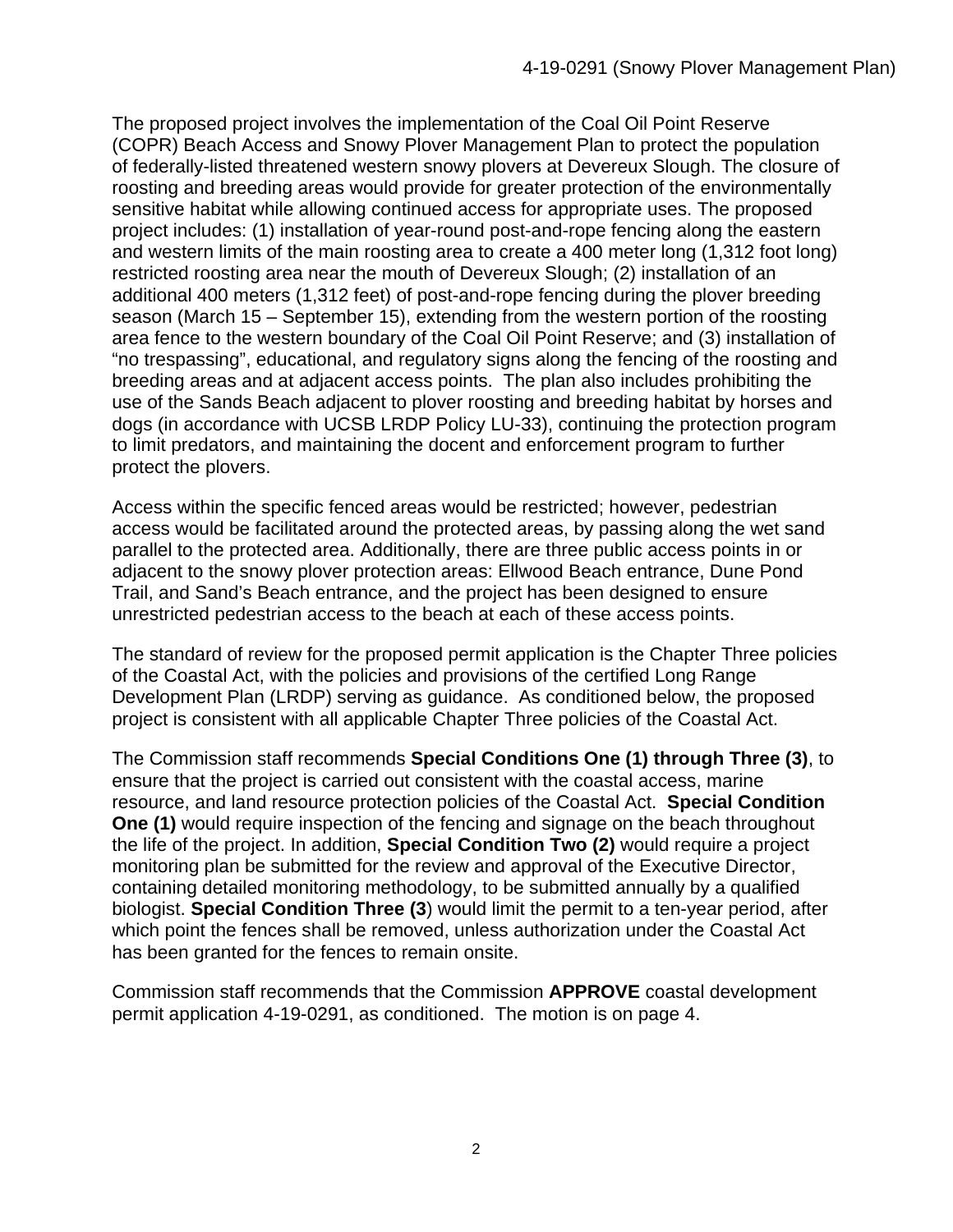# Table of Contents

# **EXHIBITS**

| <b>Exhibit 1—Vicinity Map</b>                     |  |
|---------------------------------------------------|--|
| Exhibit 2—COPR Management Plan Coastal Access Map |  |

**Exhibit 3—Location of Roosting Fencing, Breeding Fencing, and Signage**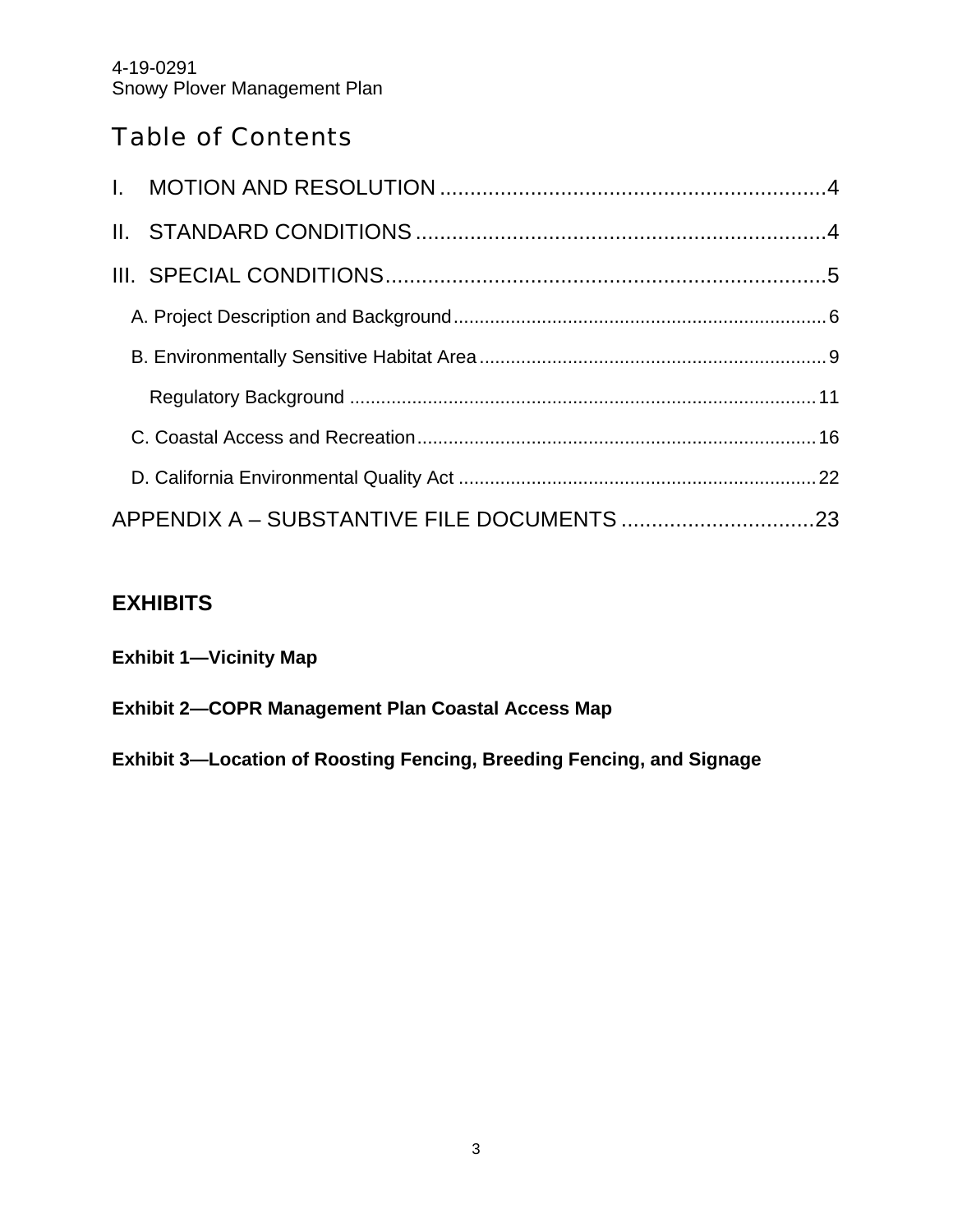# **I. MOTION AND RESOLUTION**

## **Motion:**

I move that the Commission approve Coastal Development Permit 4-19-0291 subject to conditions set forth in the staff recommendation specified below.

## **Staff Recommendation of Approval:**

Staff recommends a **YES** vote on the foregoing motion. Passage of this motion will result in approval of the permit as conditioned and adoption of the following resolution and findings. The motion passes only by affirmative vote of a majority of Commissioners present.

## **Resolution to Approve the Permit:**

The Commission hereby approves the Coastal Development Permit for the proposed project and adopts the findings set forth below on grounds that the development as conditioned will be in conformity with the policies of Chapter 3 of the Coastal Act. Approval of the permit complies with the California Environmental Quality Act because either 1) feasible mitigation measures and/or alternatives have been incorporated to substantially lessen any significant adverse effects of the development on the environment, or 2) there are no further feasible mitigation measures or alternatives that would substantially lessen any significant adverse impacts of the development on the environment.

# **II. STANDARD CONDITIONS**

- **1. Notice of Receipt and Acknowledgment**. The permit is not valid and development shall not commence until a copy of the permit, signed by the applicant or authorized agent, acknowledging receipt of the permit and acceptance of the terms and conditions, is returned to the Commission office.
- **2. Expiration**. If development has not commenced, the permit will expire two years from the date on which the Commission voted on the application. Development shall be pursued in a diligent manner and completed in a reasonable period of time. Application for extension of the permit must be made prior to the expiration date.
- **3. Interpretation**. Any questions of intent of interpretation of any condition will be resolved by the Executive Director or the Commission.
- **4. Assignment**. The permit may be assigned to any qualified person, provided assignee files with the Commission an affidavit accepting all terms and conditions of the permit.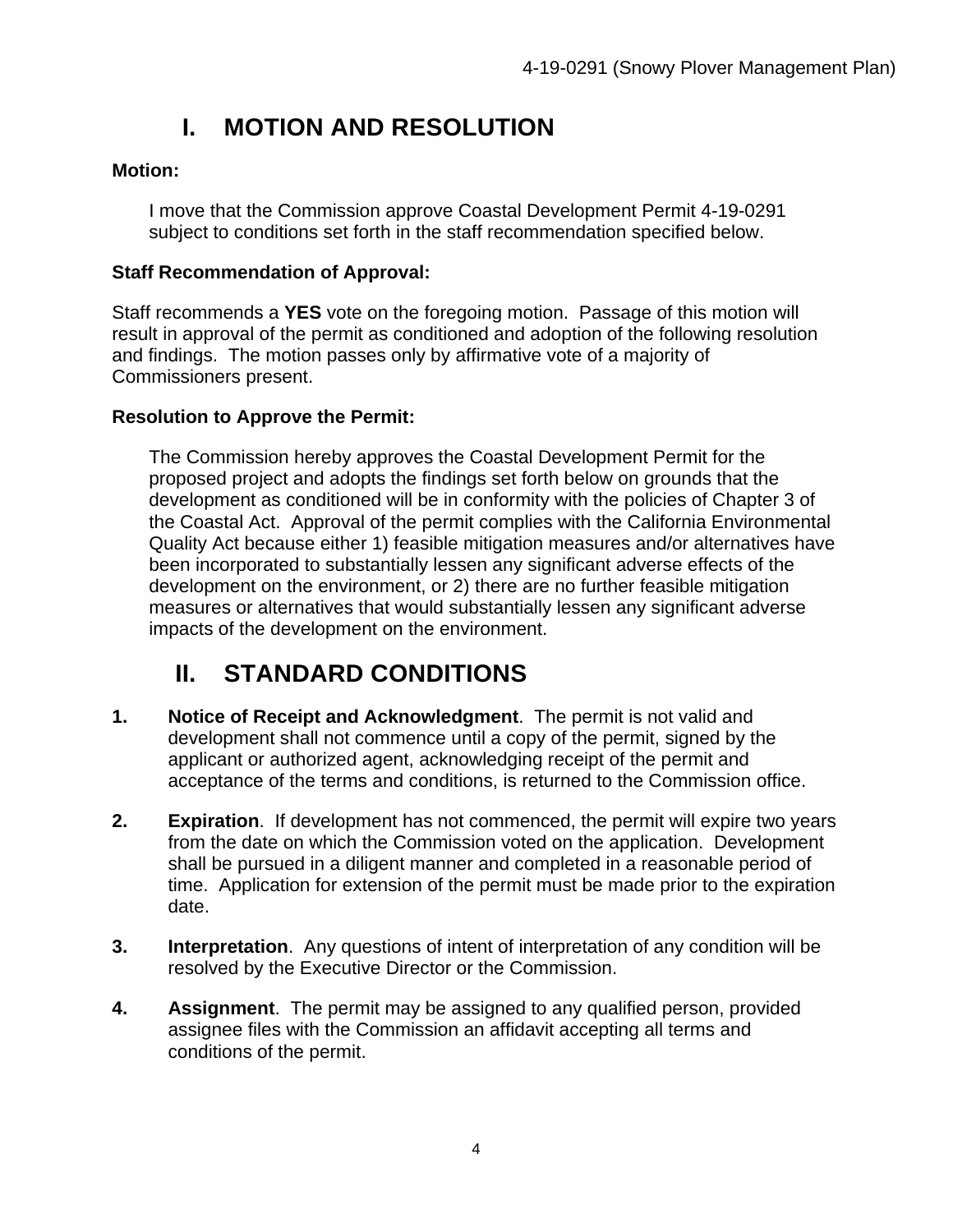**5. Terms and Conditions Run with the Land**. These terms and conditions shall be perpetual, and it is the intention of the Commission and the applicant to bind all future owners and possessors of the subject property to the terms and conditions.

# **III. SPECIAL CONDITIONS**

## **1. Project Inspection and Responsibilities.**

- a. The applicant shall conduct an inspection of the fencing and signage on the beach throughout the life of the project. The applicant shall inspect all project fencing and signage to ensure that the equipment is intact, set at the correct height, and properly placed with no potential for any part of the project to be washed to the ocean. Inspections shall occur at least one day before any anticipated tidal conditions that include high tides combined with significant storms and large waves. Based on observable wet-sand conditions and local tide charts, the applicant shall align the lowermost fence posts and accompanying beach signage for the roosting and breeding areas above the daily higher high tide.
- b. Prior to installation of fencing or signage, the applicant shall submit a list of person(s), for review and approval by the Executive Director, who are designated as responsible parties for conducting project inspections and adjusting the equipment. The list shall include the full name of the responsible party, an up-todate phone number, and responsibilities as assigned. The applicant shall submit an updated inspector list on January 1st of each year of the project and as responsible parties are assigned or deleted.

## **2. Sands Beach Monitoring Program.**

- a. Prior to the issuance of the Coastal Development Permit, the applicant shall submit a project monitoring plan for the review and approval of the Executive Director. The plan shall be prepared by a qualified biologist and shall at a minimum include, but not be limited to, the following components: 1) collection of data on plover abundance and use of the designated plover recovery study areas; 2) documentation of all known incidents of plover disturbance including dates, times, and source of disturbance (pedestrians, dogs on or off-leash, equestrians, predation, or vandalism of unknown origin); 3) establishment and measurement of plover protection goals and outcomes; 4) collection of data on public access and recreation activities adjacent to the designated plover recovery areas, including pedestrian, pedestrian and dog, and equestrian use of the area. This plan shall contain detailed monitoring methodology including, but not limited to, a description of plover survey techniques, timing and frequency of monitoring, and criteria for determining the cause of plover disturbance.
- b. Upon approval by the Executive Director, the plan shall be implemented and the qualified biologist shall annually thereafter submit a monitoring report detailing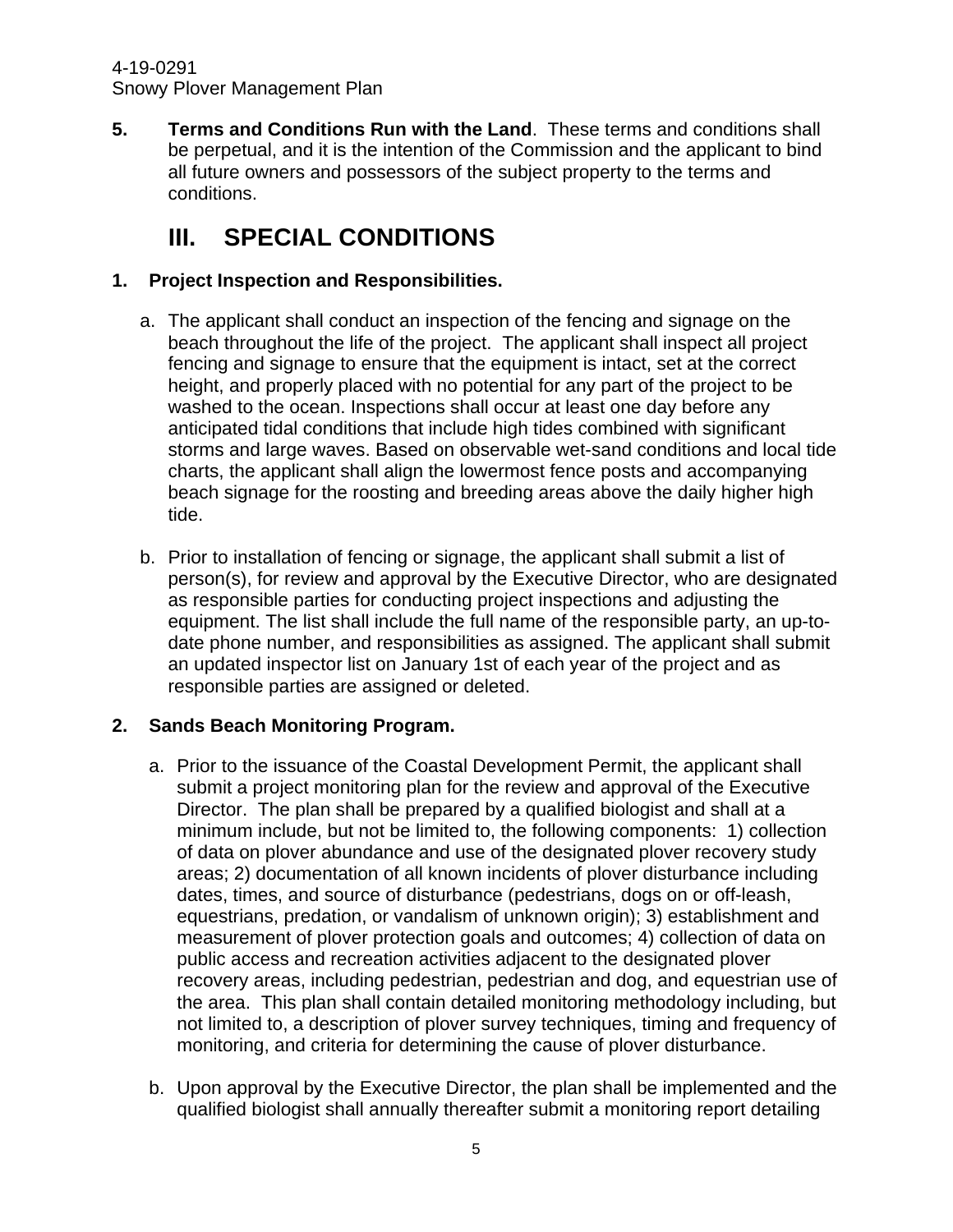the information gathered pursuant to each of the four categories set forth above for the previous year.

**3. Project Term.** Ten years after installation of the fencing authorized herein, the fences shall be removed, unless authorization under the Coastal Act has been granted for the fences to remain onsite. The Executive Director may give permission for the fences authorized in CDP 4-19-0291 to remain onsite for up to one additional year, for good cause.

# **IV. FINDINGS AND DECLARATIONS**

# **A. Project Description and Background**

The proposed project involves the implementation of the Coal Oil Point Reserve (COPR) Beach Access and Snowy Plover Management Plan to protect the western snowy plover, a federally-listed threatened species. The proposed project includes: (1) installation of year-round post-and-rope fencing along the eastern and western limits of the main roosting area to create a 1,312 foot long restricted roosting area near the mouth of Devereux Slough; (2) installation of an additional 1,312 feet of post-and-rope fencing during the plover breeding season (March 15 – September 15), extending from the western portion of the roosting area fence to the western boundary of the COPR; and (3) installation of "no trespassing", educational, and regulatory signs along the fencing of the roosting and breeding areas and at adjacent access points. The plan also includes prohibiting the use of the Sands Beach adjacent to plover roosting and breeding habitat by horses and dogs (in accordance with UCSB LRDP Policies LU-33 and ESH-50).

The project site is located on the West Campus of the University of California, Santa Barbara, in the southern portion of COPR along Sands Beach, at the mouth of Devereux Slough (Exhibits 1 and 2). COPR is one of University of California's (UC) reserves administered by the Natural Reserve System (NRS). The NRS is responsible for managing research, education, and stewardship of the Reserve. The purpose of the Reserve System is to protect and manage specific University-owned natural areas containing environmentally sensitive resources for the purpose of teaching and research. A majority of the Reserve lies within the jurisdiction of the approved Long Range Development Plan (LRDP) for UCSB. However, Devereux Slough, the slough mouth, and Sands Beach all lie within the retained jurisdiction of the Coastal Commission. Protection of the roosting and breeding areas would occur at the slough mouth and west of the slough mouth along Sands Beach; therefore, the proposed snowy plover management plan requires a Coastal Development Permit from the Commission.

Access to the Reserve is provided via a public road from the north entrance of the West Campus at the intersection of Storke and El Colegio Roads. The Reserve is approximately 157 acres and is located west of the Cliff House seminar facilities, Devereux School, and UCSB faculty housing. The area in direct proximity to the site is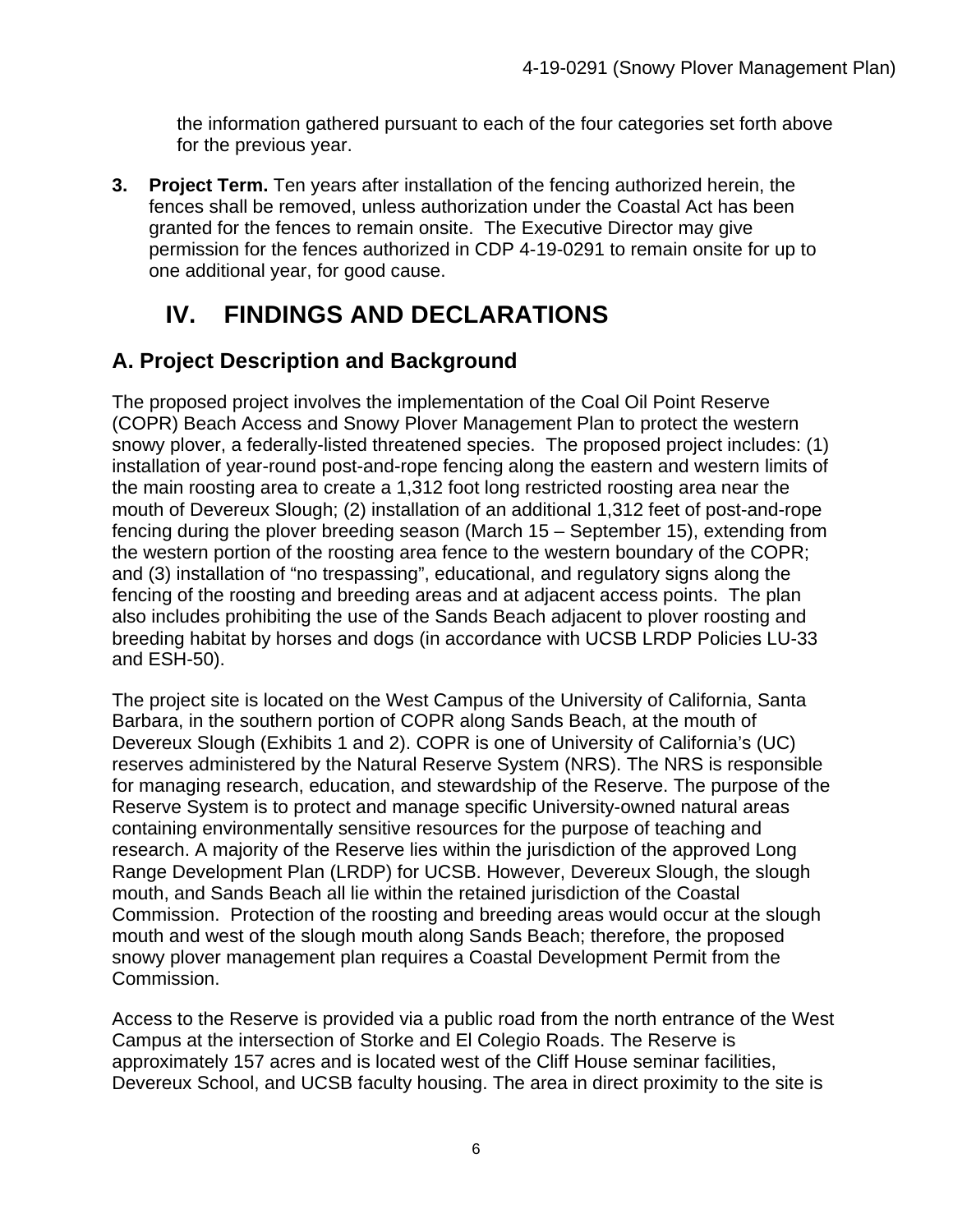undeveloped with the exception of the Main Entrance gate and other facilities on the blufftop.

Approximately half of COPR, including Sands Beach, is open to the public. Sands Beach is the area of the Reserve that is most used by the public for recreation. People access Sands Beach from adjacent beaches to the east and west, and through and around the Reserve in several locations (Exhibit 2). To the east of the Reserve, there are a number of pedestrian access points from the blufftop to the beach along the approximately 3½ miles of coastline contiguous with the Campus and community of Isla Vista. To the west, the public has accessed the beach by utilizing the Reserve trail directly west of the slough (Dune Pond Trail), skirting around the perimeter of the 40 acre parcel of University property (West Perimeter Path), near the Venoco Oil Tanks, and further to the west via a number of volunteer trails around Ellwood Shores. Public beach parking is available on West Campus, at the end of Slough Road.

The proposed project involves the continuation and enhancement of the Snowy Plover Management Program (SPMP) on Sands Beach that was implemented in 2001 through Coastal Development Permit CDP 4-01-139, and continued and updated through CDP 4-08-007 in 2008. The program was initiated to protect the western snowy plover population at Coal Oil Point Reserve. The western snowy plover (*Charadrius alexandrinus nivosus*) is a U.S. Fish and Wildlife Service (USFWS) federally-listed threatened species.

Throughout the years, COPR Reserve staff have continued to improve the snowy plover program, and it is now a model for snowy plover protection at various beaches throughout Los Angeles and Monterey counties. Monitoring data and observations collected by Reserve staff and affiliated scientists allow for intimate knowledge of snowy plover population dynamics and the ability to manage populations based on collected information. The number of breeding pairs has increased since 2001 from one breeding pair to now include approximately 35 breeding adults. The number of fledged chicks increased from zero before implementation of the SPMP to 35 chicks on average in subsequent years. The number of fledged chicks is the main measurement of nesting success used by monitors throughout the US pacific coast and at the reserve. The fledging rate of the population at Sands Beach (number of chicks per male) is high when compared to other beaches along the Pacific coast of the United States, suggesting that the SPMP has been successful in protecting the plover population.

Under this Coastal Development Permit application, the applicant proposes to continue the measures implemented in the 2001 and 2008 SPMP's. The applicant proposes to extend the post and rope fence during breeding season (March 15 – September 15) along the beach to the western boundary of the Reserve to protect plovers that are nesting outside the main wintering roost. Other measures that will continue as part of the COPR Beach Access and Snowy Plover Management Plan include: (1) maintaining the Dune Pond trail; (2) removing individual crows that persistently threaten plover eggs or chicks; (3) expanding the docent program to include all daylight hours during breeding season; (4) monitoring plover nests and chicks to evaluate population growth and impacts to breeding associated with public access and recreational activities; and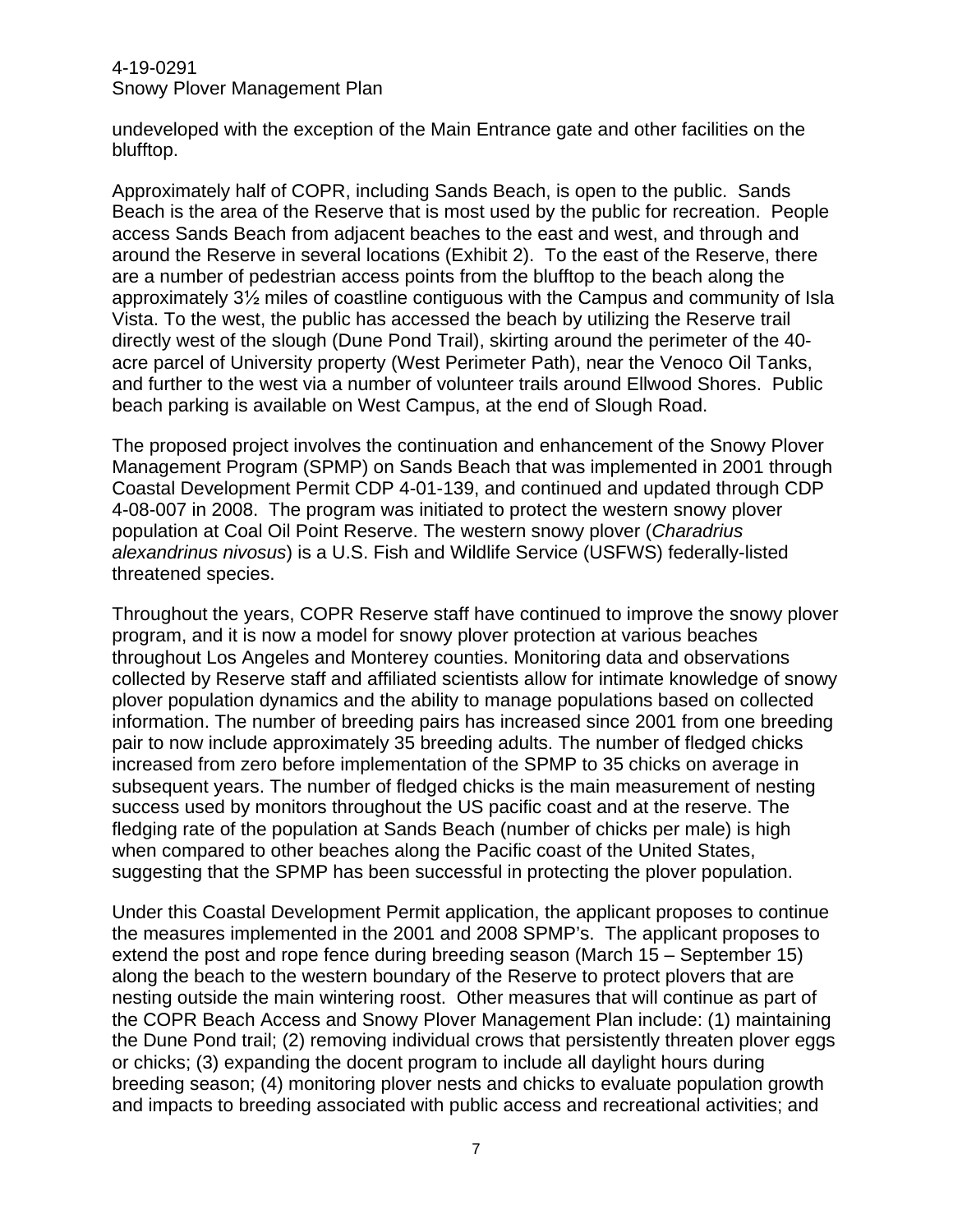(5) increasing the enforcement of dog and equestrian access. The goals of the COPR Beach Access and Snowy Plover Management Plan are to maintain an undisturbed wintering population of snowy plovers and to provide protected habitat for breeding plovers in the summer while continuing to allow compatible public access on Sands Beach.

The COPR Beach Access and Snowy Plover Management Plan would involve delineating the main roost and the breeding areas with vertical rope fencing that spans from the upper beach at the base of the foredunes to a location above the higher high tideline. Delineation of the plover breeding area would involve extending the boundary of the fence that protects that winter roosting area to the west to the beach entrance of the Dune Pond trail. A second fence would be installed on the western side of the Dune Pond trail and would extend westward to the Reserve boundary. Beach access to and along Dune Pond trail would remain accessible at all times during the breeding season.

The fences would be constructed with plastic posts and rope and would delineate the areas where pedestrians and domestic animals should not enter. An anchor post would be placed at the highest end of each rope to allow retrieval of the posts and rope in the event that an unexpected, very high tide removes the lower end. The remaining posts would be pounded in the ground manually with a post driver. The installation method would ensure that the posts would not be dislodged by wave energy while allowing the posts to be easily relocated or adjusted based on the extent of the tides to provide for maximum public access opportunities along the beach.

As part of the 2001 and 2008 SPMP's, the applicant proposed to manually shift the location of the fencing, as necessary, to align it above the higher high tideline. By aligning the fencing in this manner, public access would be maintained at all times, along the wet sand area. To ensure that public access along the beach adjacent to the main roosting area remains available, Reserve staff will continue to inspect the fencing at least one day before any anticipated tidal conditions that include high tides combined with significant storms and large waves to ensure that the wet sand corridor is maintained and that the fencing is intact and not likely to wash to the ocean. Relocation and/or adjustment of the temporary breeding fence would not be necessary at any time during the year, as this section of fencing delineates a narrower area of beach and would be located far above the highest high tide line.

In addition to the placement of fencing, the proposed project would include the installation of no trespassing, educational, and regulatory signage. No trespassing signs and signs that state "Do Not Enter: Disturbance may cause loss of eggs and young or loss of migrating adults" would be placed along the fence ropes delineating both the roosting and breeding habitat areas. Additionally, educational signage informing the public of the presence of snowy plovers would be posted at several access points adjacent to the roosting and breeding areas (Exhibit 3). These signs would be placed at the end of Dune Pond Trail where it connects with Sands Beach, at the western edge of the COPR boundary on the beach (western edge of breeding area), at the eastern edge of the roosting area, and at the parking area for COPR, east of Slough Road. The height of all signage and fencing would vary depending upon the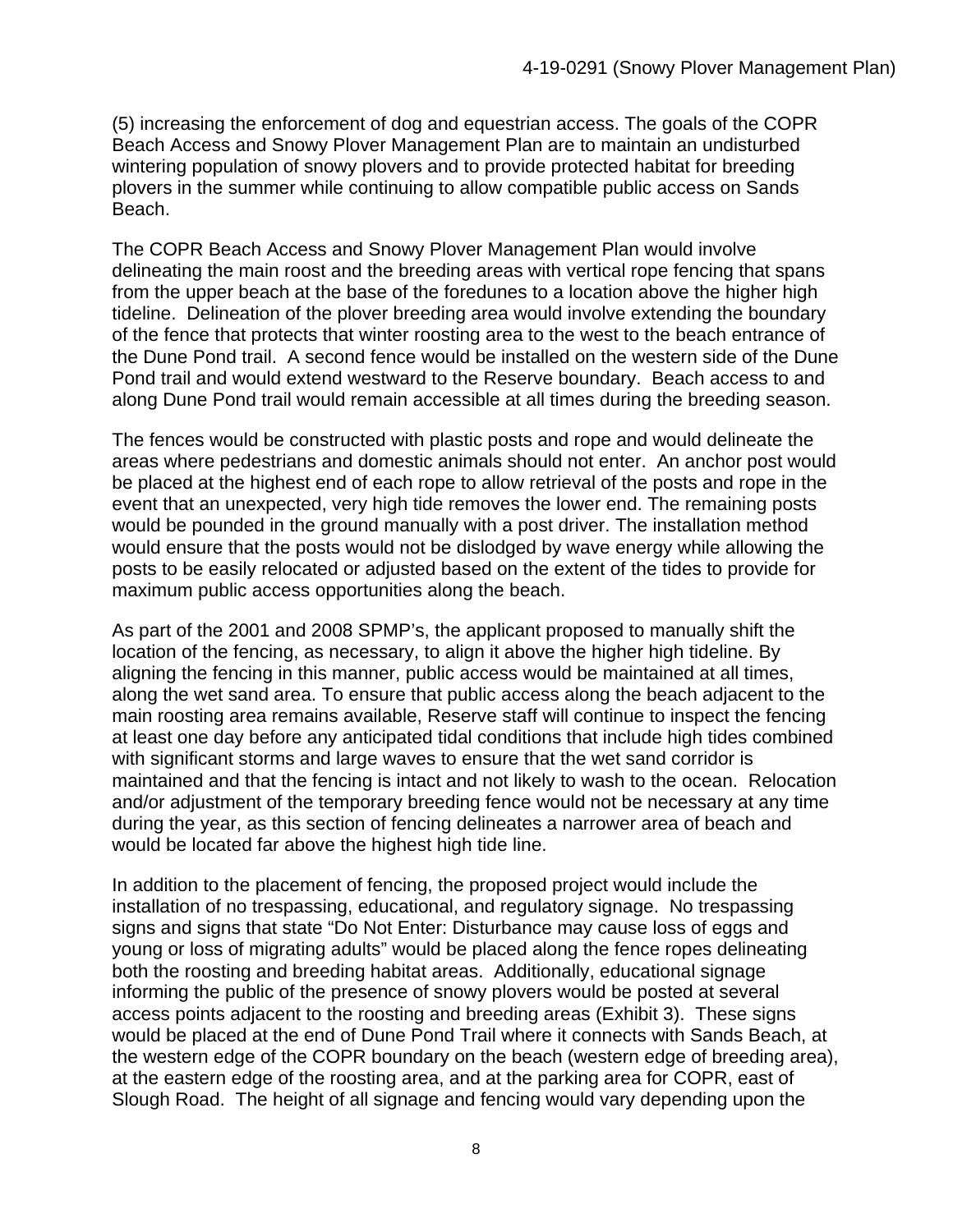natural deposition or erosion of sand at the base; however, the signage and fencing would be adjusted to approximately 2½ feet above ground level (AGL), with a maximum of 3 feet AGL. The installation of no trespassing signs would allow the police department to enforce the restricted area and issue citations when necessary.

As part of the 2001 SPMP, the Reserve implemented an extensive public education program to raise awareness in the local community of the importance of the preservation of the snowy plovers and their habitat. In order to alert the public to the presence and significance of the snowy plover at Devereux Slough, two interpretive signs were placed in existing kiosks at the Reserve in Fall 2000. The educational program depends, in large part, upon volunteers to act as docents and communicate the importance of the program to the public. The Reserve has prepared a Snowy Plover Docent Manual and requires prospective docents to undergo a five-hour orientation and training session. Docents are located at the Main Entrance or walk the beach area to inform (not enforce) the public about the management program and the potential for recreational activities to impact the plover population. As part of the COPR Beach Access and Snowy Plover Management Plan, the Reserve would continue to work to expand the docent program and would provide tours, presentations, and information for the public. Docents would be present on the beach for all daylight hours during plover breeding season.

In addition to fulfilling the mission of the NRS and complying with the policies of the Coastal Act, management measures at the Reserve are further constrained by overriding resource protection laws, such as the Endangered Species Act which makes it unlawful to accidentally or intentionally "take" a federally-listed species, such as the snowy plover, without a permit. Concerns over the potential "take" of species under Section 9 of the ESA (see Section C(1) for details on the Regulatory Background) has led the applicant to develop a management strategy to protect the existing snowy plover from human-related disturbances to the main roost and breeding areas. Research conducted at Sands Beach at COPR indicates that a majority of disturbances to plovers originate from beach recreation and pets, with additional disturbance attributed to predators such as crows. Generally, these disturbances do not result in the mortality of wintering birds, however, disturbances do interfere with the birds' overall ability to rest and feed which ultimately effects their ability to build up fat reserves for reproduction. The physical measures proposed under this project will be supplemented by ongoing efforts that include public education, beach cleanups, and weed removal. In addition, the Reserve is working with the UCSB police to enforce the prohibition of dogs and other regulations.

# **B. Environmentally Sensitive Habitat Area**

Section 30230 of the Coastal Act states:

Marine resources shall be maintained, enhanced, and where feasible, restored. Special protection shall be given to areas and species of special biological or economic significance. Uses of the marine environment shall be carried out in a manner that will sustain the biological productivity of coastal waters and that will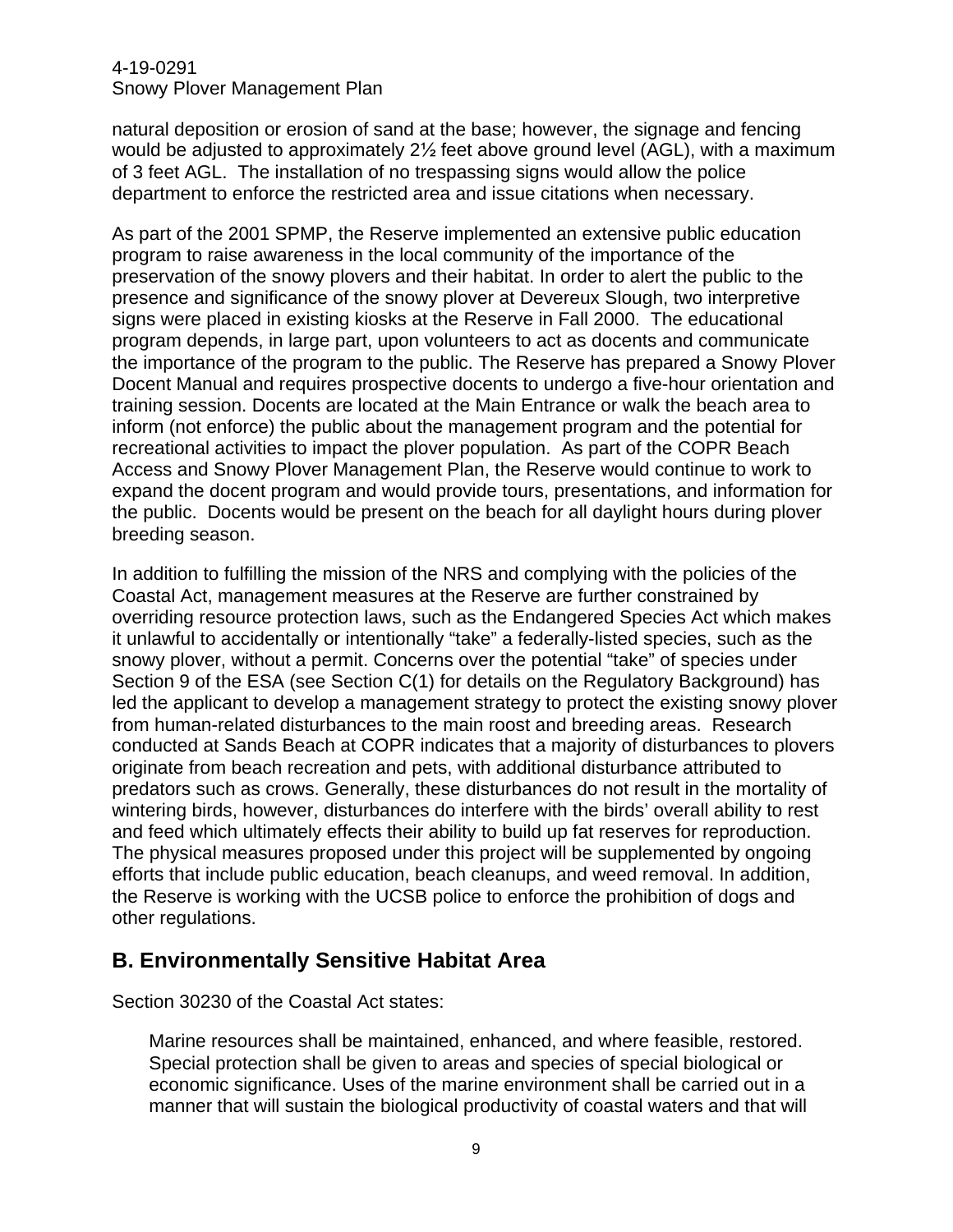maintain healthy populations of all species of marine organisms adequate for longterm commercial, recreational, scientific, and educational purposes.

Section 30231 of the Coastal Act states:

The biological productivity and the quality of coastal waters, streams, wetlands, estuaries, and lakes appropriate to maintain optimum populations of marine organisms and for the protection of human health shall be maintained and, where feasible, restored through, among other means, minimizing adverse effects of waste water discharges and entrainment, controlling runoff, preventing depletion of ground water supplies and substantial interference with surface water flow, encouraging waste water reclamation, maintaining natural vegetation buffer areas that protect riparian habitats, and minimizing alteration of natural streams.

Section 30240 states:

(a) Environmentally sensitive habitat areas shall be protected against any significant disruption of habitat values, and only uses dependent on such resources shall be allowed within such areas.

(b) Development in areas adjacent to environmentally sensitive habitat areas and parks and recreation areas shall be sited and designed to prevent impacts which would significantly degrade such areas, and shall be compatible with the continuance of such habitat areas.

Sections 30230 and 30231 of the Coastal Act require that the biological productivity and the quality of coastal waters and streams be maintained and, where feasible, restored through among other means, minimizing adverse effects of waste water discharge and entrainment, controlling runoff, preventing depletion of ground water supplies and substantial interference with surface water flows, maintaining natural buffer areas that protect riparian habitats, and minimizing alteration of natural streams. In addition, Section 30240 of the Coastal Act states that environmentally sensitive habitat areas must be protected against disruption of habitat values.

The existing habitats in the project vicinity include dune swale habitat, foredune habitat, slough margin, vernal pool, salt flat, salt marsh, active slough, and sandy beach. The diversity of habitats and wildlife at the reserve is high, and some species and ecosystem types found within the reserve are now rare along the coast. The reserve's beach provides breeding habitat for pacific coast populations of the threatened western snowy plover and the endangered california least tern, and the belding savannah sparrow breeds on the pickleweed habitat located within the reserve at Devereux Slough. Rare invertebrates such as the globose dune beetle, the dune spider, and the sand tiger beetle also live on the beach and dunes of the reserve. Additionally, the reserve has pristine remnants of coastal dune scrub and,the area provides habitat for the western snowy plover. In this case, the snowy plover roosting and breeding areas have been identified as critical habitat and require special management consideration and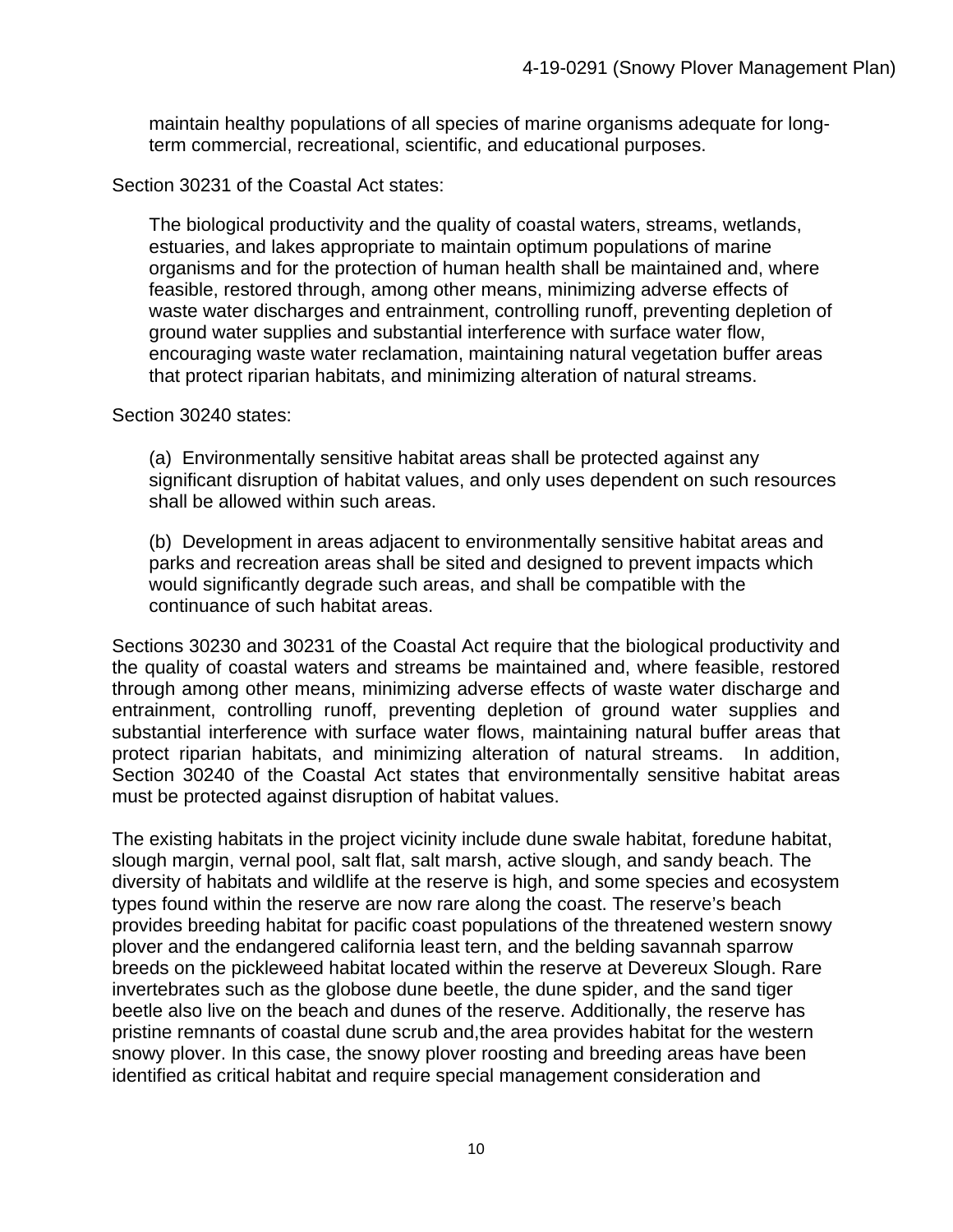protection. Therefore, the project area is considered an environmentally sensitive habitat area (ESHA).

The reserve is a known overwintering site for the western snowy plover, allowing the birds to rest and feed to build up the fat reserves needed for reproduction and survivorship. Data from the COPR surveys indicates that plovers spend ten to eleven months out of the year at COPR, moving out only to breed during the summer. Snowy plovers were known to breed historically at COPR but had presumably stopped breeding successfully, or had limited and irregular success, in the area since 1965 until the implementation of the subject COPR Beach Access and Snowy Plover Management Plan.

As described above, the proposed project includes a coordinated set of measures that will serve to protect the western snowy plover population at Coal Oil Point Reserve. Specifically, the proposed project includes the installation of fencing to protect roosting and breeding areas on Sands Beach and the installation of no trespassing, educational, and regulatory signage to inform the public of the use of the beach by plovers and to direct them to the wet sand portion of the beach when passing through this area. The measures proposed to be implemented pursuant to this coastal development permit are part of a larger undertaking to protect the western snowy plover population utilizing the Reserve. The proposed project will be supplemented by ongoing Reserve efforts regarding public education, beach cleanups, and weed removal at COPR. In addition, the Reserve is working with the UCSB police to enforce the prohibition of dogs, equestrian uses, and other regulations. The Reserve has initiated this program of action over the concern that activities at the Reserve could violate Section 9 of the Endangered Species Act which prohibits the "take" of federally-listed species.

## **Regulatory Background**

The U.S. Fish and Wildlife Service listed the Pacific Coast population of the western snowy plover as "threatened" in March 1993 under the Endangered Species Act (ESA) of 1973, as amended. The ESA makes it unlawful, among other activities, to "take" a species listed pursuant to the ESA. "Take" as defined under Section 3 of the Endangered Species Act, means to "harass, harm, pursue, hunt, shoot, wound, kill, trap, capture, or collect this species, or to attempt to engage in any such conduct." Under the ESA, "species" includes snowy plover eggs as well as adults and chicks.

In December 1999, the USFWS published its final rule designating critical habitat for the western snowy plover. Critical habitat is a specific designation that identifies areas that are essential to conservation of an endangered species. "Critical habitat" is defined under Section 3 of the ESA, as "(i) the specific areas within the geographic area occupied by a species, at the time it is listed in accordance with the Act, on which are found those physical or biological features (I) essential to the conservation of the species and (II) that may require special management consideration or protection and; (ii) specific areas outside the geographic area occupied by a species at the time it is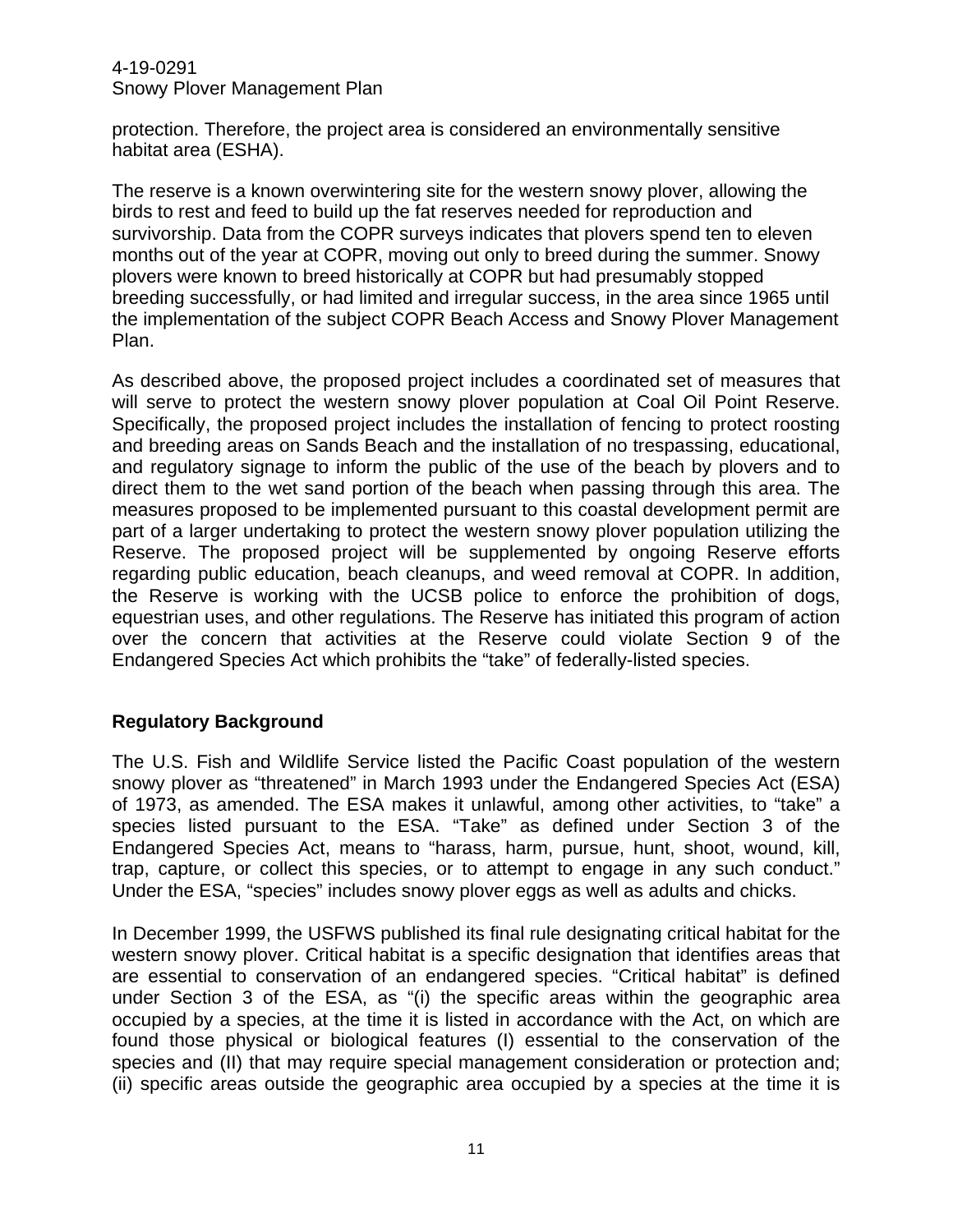listed, upon determination that such areas are essential for the conservation of the species."

The designation of critical habitat requires that all *federal* agencies review their proposed actions and consult with the Service to ensure that any activity they fund, authorize, or carry out does not adversely modify or destroy critical habitat. Activities that are carried out solely by a state or local agency, or a private entity or private party including the University are not directly affected by the designation. However, the designation alerts the public that the area is important for the conservation of the species.

Twenty-eight areas along the coast of California, Oregon, and Washington have been identified by the USFWS as critical habitat for the western snowy plover (Federal Register, Vol. 64, No. 234). Three of these areas are within Santa Barbara County. The three critical habitat areas in Santa Barbara County have been further categorized into six units, including the Devereux Beach unit which includes all of the coastline along Coal Oil Point Reserve.

The USFWS released a Draft Recovery Plan for the Pacific Coast Population of Western Snowy Plover (May 2001). The primary recovery objective was to "remove the Pacific coast western snowy plover population from the *List of Endangered and Threatened Wildlife and Plants* by: (1) achieving well-distributed increases in numbers and productivity of breeding adult birds, and (2) providing for long-term protection of breeding and wintering plovers and their habitat." The recovery plan is intended to serve as a guidance document for interested parties including federal, state, and local agencies, private landowners, and the general public. The Recovery Plan identifies Devereux Beach (including Sands Beach) as one of twelve breeding and/or wintering sites located in Santa Barbara County targeted for management.

## **Western Snowy Plover**

The Pacific Coast population of western snowy plover is a small shorebird that uses sandy beaches for nesting and roosting from southern Washington to Baja California. At most, approximately 2,000 snowy plovers may breed along the U.S. Pacific Coast with a similar number breeding along the Baja California coast (USFWS 2001 citing Page et. al. 1995a).

Research has indicated that there has been a general decline in the West Coast population of snowy plover. Among the factors linked to the regional decline in snowy plovers includes predation, beach erosion, encroachment of exotic vegetation and disturbance from recreation (Lafferty 2000 citing Page et al. 1995). Exhibits 4 and 5 illustrate the main habitats used, or potentially used, by snowy plovers at Sands Beach. Plovers roost in the dry sand (upper beach) area and feed in the kelp rack zone between the dry sand and the wet sand and in the wet sand around the mouth of the slough. The snowy plovers breed in foredune habitat above the high tide line, which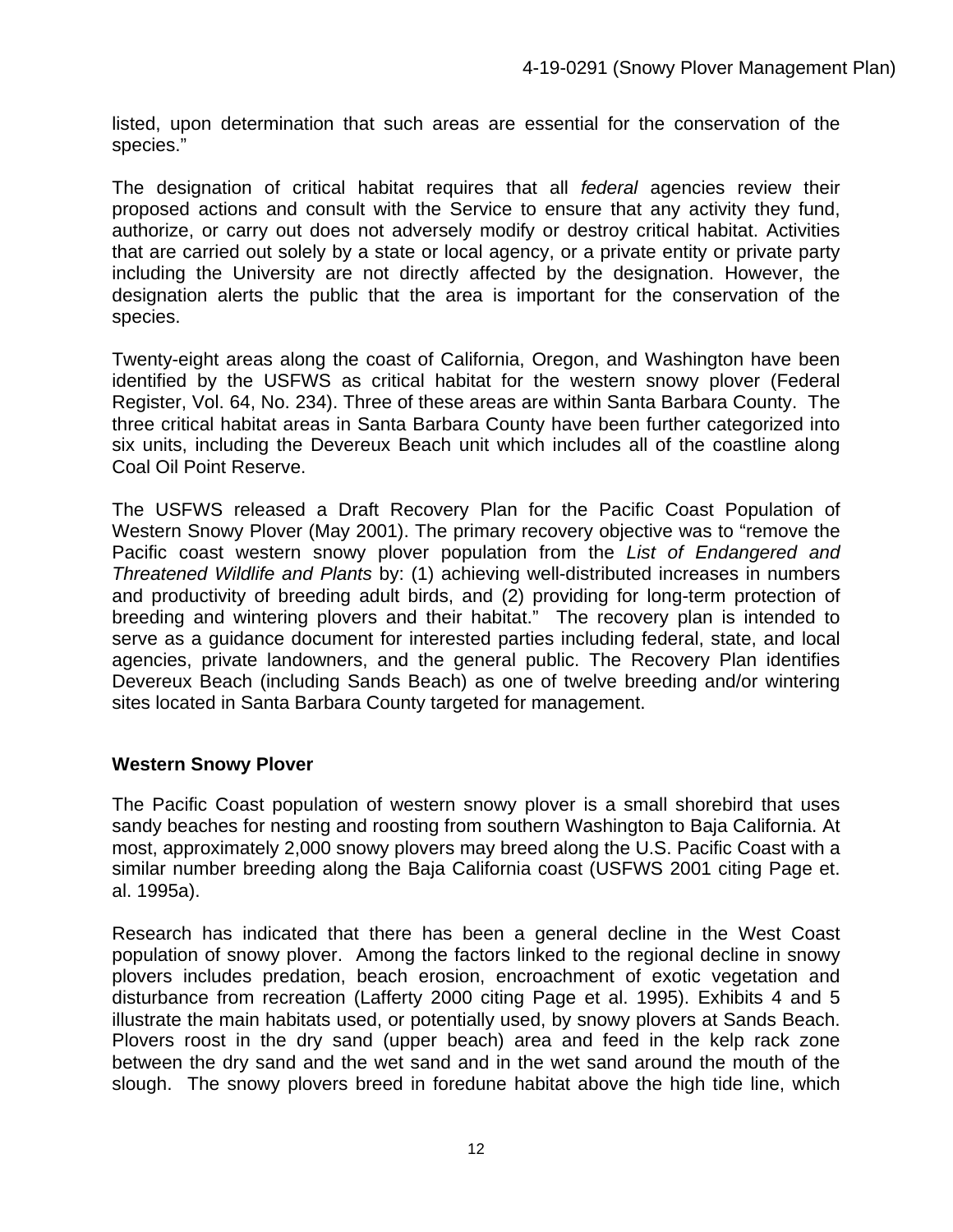includes the upper beach and bare dune areas. Breeding activities have been observed on both the east and west sides of the mouth of Devereux Slough.

Due to the dynamic nature of the coastline, the character of the snowy plover habitat at Sands Beach is subject to significant alteration over the course of the year. Roosting snowy plovers may be displaced away from the slough mouth during winter as changes occur to the width of available beach and when the delta at the slough mouth is breached, typically during a couple of storm events each year.

At Devereux Slough, snowy plovers were historically known to breed but had presumably stopped breeding successfully, or had limited and irregular success, in the area since 1965. On June 20, 2001, the Reserve Manager observed a female exhibiting nesting behavior (nervous agitation) near the dunes by the rope fence and on June 27, 2001 a female snowy plover and two chicks were observed near the edge of the slough. The number of breeding pairs and fledged chicks has increased each year since 2001 from one breeding pair to now include approximately 35 breeding adults. Additionally, the fledgling rate has increased since 2001, suggesting that previous SPMP's have been successful in protecting the plover population.

## **Disturbance**

The population of snowy plovers at Sands Beach is subject to an array of disturbances from humans, dogs, horses, crows, and other birds. Disturbances pose a threat to nests and chicks and interfere with the birds' overall ability to forage or rest. Disturbance, as used in this report, refers to any activity that causes a bird to move or fly.

Lafferty's research (2001b) indicated that each wintering plover is disturbed an average of once every 27 minutes on the weekend and every 43 minutes on weekdays at Sands Beach. The research suggests that once a person walks within 15-20 meters of a wintering plover, plovers are disturbed. Plovers may become alert, begin to walk away and displace each other from the depressions where they sit. They may elevate their wings or bob as a sign of distress and, if approached closely, run or take flight. If put into flight, flocks wheel back and forth for several minutes in tight, low altitude formations (Page et al. 1995). After landing, they remain nervous and will take wing with little prompting (Page et al. 1995).

Nesting snowy plovers are also sensitive to disturbance. Activities that may cause disturbance to nesting birds include walking, jogging, and unleashed dogs. Recreational users of Sands Beach have the potential to inadvertently step on eggs and chicks, destroying them. Additionally, adult plovers may avoid their nests when people are in close proximity. Separation of plover adults from their eggs or chicks may result in increasing mortality due to overheating in the sun, cold, blowing sand, or predators such as gulls, crows, or ravens. Trash left on a beach also may attract predators. Recreational activity may cause broods of snowy plovers to flee or avoid preferred feeding areas.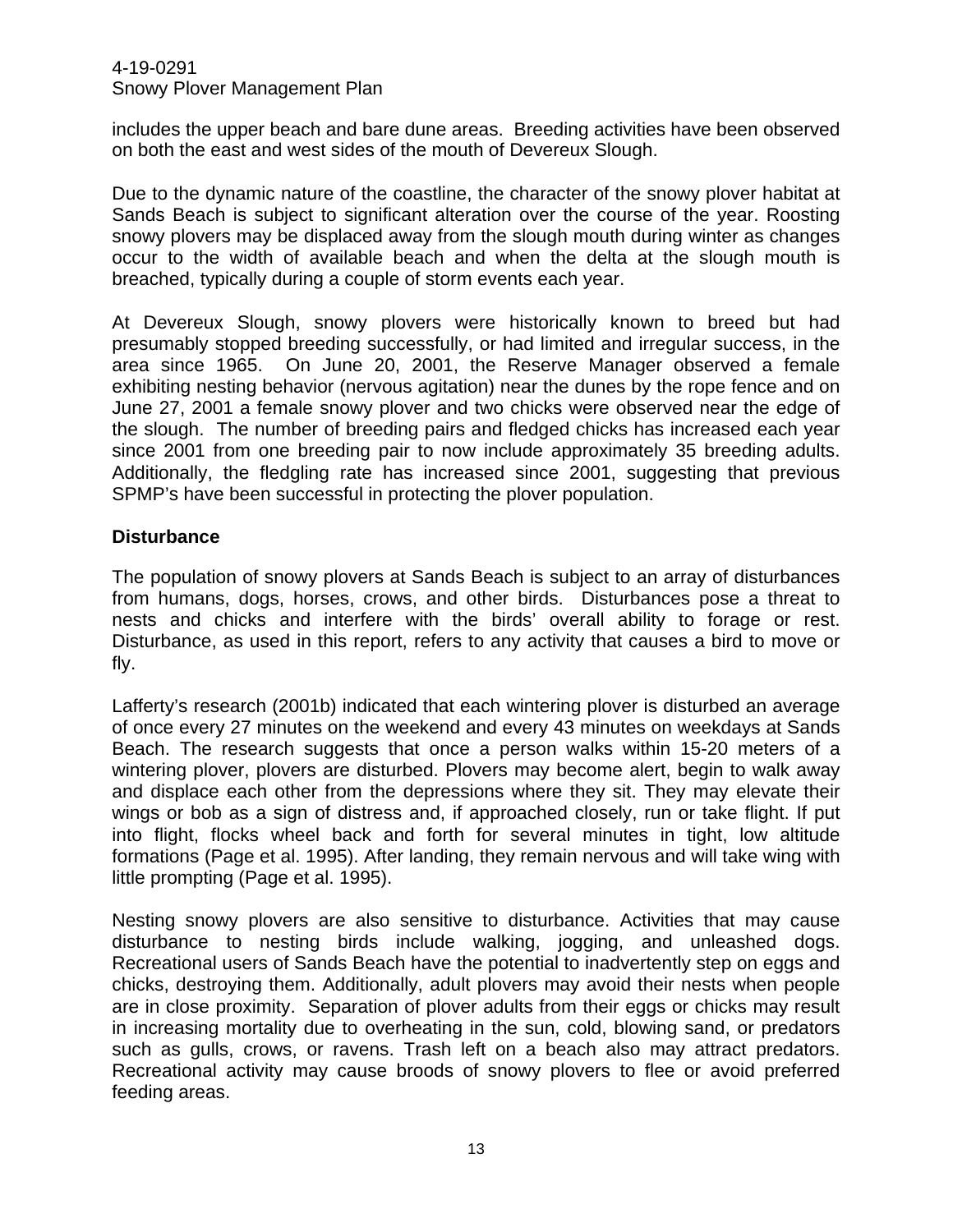For the 2001 SPMP, the optimum location and area of the protected plover habitat was determined using beach survey and plover data collected at Sands Beach. Specifically, Lafferty (2001a) evaluated the plover distribution and abundance, distance of a given activity and the probability of that activity causing a disturbance to plovers. During Lafferty's studies, few disturbances of any type occurred at greater than 30 meters. Lafferty (2001a) suggests that providing a 30-meter buffer zone around the roost and removing dogs as a disturbance factor could greatly reduce disturbance to the population of snowy plovers at the Reserve. Lafferty (2001a) developed a management model which found that "increasing the lateral length of beach that was hypothetically closed to human activity sharply increased the proportion of dates on which the plover roost was protected up until a distance of 400 meters, at which over 90% of the roosts and 96% of the plovers gained protection…". Lafferty (2001a) further concluded that "protecting as little as half of the habitat where plovers are observed could protect plovers 90% of the time." Consistent with Lafferty's management model, the applicant proposes to continue to delineate a 400-meter restricted roosting area on Sands Beach where pedestrians and their pets are prohibited with an additional 400 meters of fencing during breeding season.

For the proposed COPR Beach Access and Snowy Plover Management Plan, the extent of the additional protected plover habitat was determined based on the abovedescribed management model and the monitoring data collected at Sands Beach between 2001 and 2019.The delineated plover area extends 400 meters west of the existing protected roosting area, resulting in an 800-meter-long area that is protective of both breeding and roosting plovers.

As mentioned above, dogs can serve as a significant source of disturbance to snowy plovers. Dogs may disturb snowy plovers by their proximity, which Lafferty (2001b) found to have a higher probability of disturbing plovers than humans, at any particular distance. In addition, some dogs may directly disturb plovers by actively chasing them. Additionally, the presence of horses adjacent to the protected areas could cause disturbance, particularly during breeding season. Young chicks that forage outside the fenced area have the potential to be trampled or trapped in the depressions created by horse hooves and adults may avoid or abandon nests if horses come in close proximity to the breeding area (USFWS 2001).

## **Protection Measures**

As part of the COPR Beach Access and Snowy Plover Management Plan, measures implemented under the 2001 and 2008 SPMP's would be continued. All of these measures would help to continue the protection of the western snowy plovers at Sands Beach while allowing for public access and recreational uses of the beach to continue.

The COPR Beach Access and Snowy Plover Management Plan is intended to further enhance habitat for the federally-threatened western snowy plover by reducing humanrelated disturbance on roosting and breeding areas at Sands Beach. The primary means of protecting the snowy plover population at the Reserve is through delineation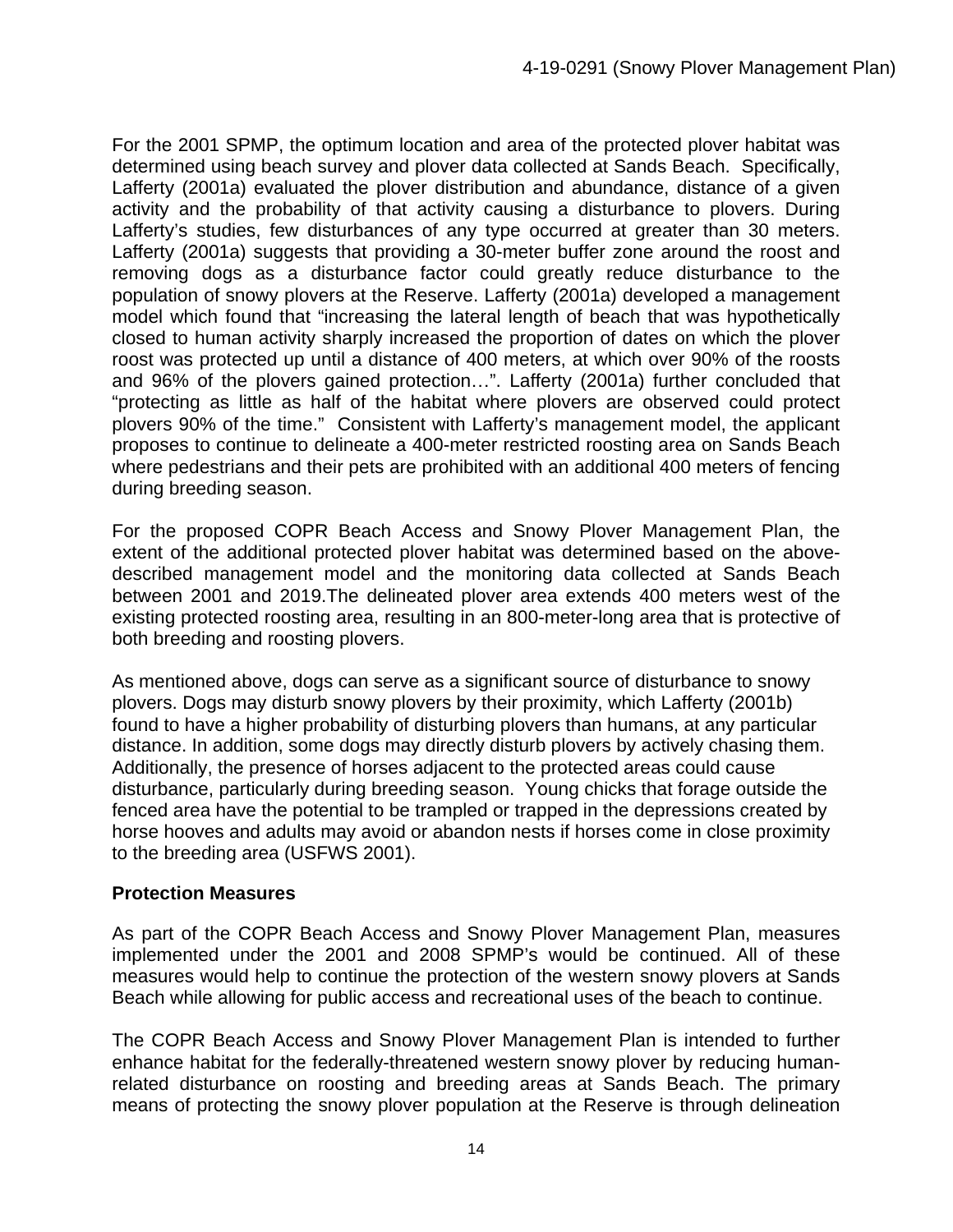of the main roost and the breeding areas with vertical rope fencing that spans from the upper beach at the base of the foredunes to a location above the higher high tide line. Delineation of the plover breeding area would involve extending the boundary of the fence that protects that winter roosting area to the west to the beach entrance of the Dune Pond trail. A second fence would be installed on the western side of the Dune Pond trail and would extend westward to the Reserve boundary.

The fences would be constructed with plastic posts and rope and would delineate the areas where pedestrians and domestic animals should not enter. An anchor post would be placed at the highest end of each rope to allow retrieval of the posts and rope in the event that an unexpected, very high tide removes the lower end. The remaining posts would be pounded in the ground manually with a post driver. The installation method would ensure that the posts would not be dislodged by wave energy while allowing the posts to be easily relocated or adjusted based on the extent of the tides to provide for maximum public access opportunities along the beach.

Due to the relative predictability of the summer beach profile, the Reserve anticipates placing the fencing above the highest high tide line so that a wet sand access corridor is maintained without having to relocate the lower portion of the fence at any time during the summer season. However, during other times of the year, particularly in winter when the beach profile can change significantly, the Reserve anticipates moving the fence up a day before a very high tide, between three to four times each year. Reserve staff would inspect the fencing at least one day before any anticipated tidal conditions that include high tides combined with significant storms and large waves to ensure that the fencing and signage is intact and not likely to wash to the ocean.

The Commission finds that there are potential adverse effects to water quality if the proposed fencing is not monitored in the manner that it is proposed. To ensure that the roosting and breeding fences and signage are maintained properly and do not wash into the ocean at any time, **Special Condition One (1)** requires inspection of the fencing and signage prior to anticipated high tide/high surf conditions on the beach for the life of the project. Special Condition One (1) requires the signage and fencing along the shoreline to be above the higher high tide. Additionally, Special Condition 1 requires the Reserve to maintain an updated list, subject to review and approval by the Executive Director, of all parties that are authorized to inspect and adjust the fencing and signage.

As stated above, the Reserve is proposing to continue its monitoring efforts to ensure the effectiveness of the ongoing protection measures. To ensure that this project is successful and adequately protects the target plover habitats, **Special Condition Two (2)** requires the applicant to submit a project monitoring plan prepared by a qualified biologist or resource specialist which provides specific goals, and performance standards to evaluate if the project efforts are effective. In addition, the monitoring program shall assess the recreational activities adjacent to the designated plover recovery areas. The monitoring plan shall specify the snowy plover survey methodology, which shall be designed to monitor plover abundance, activity and disturbance.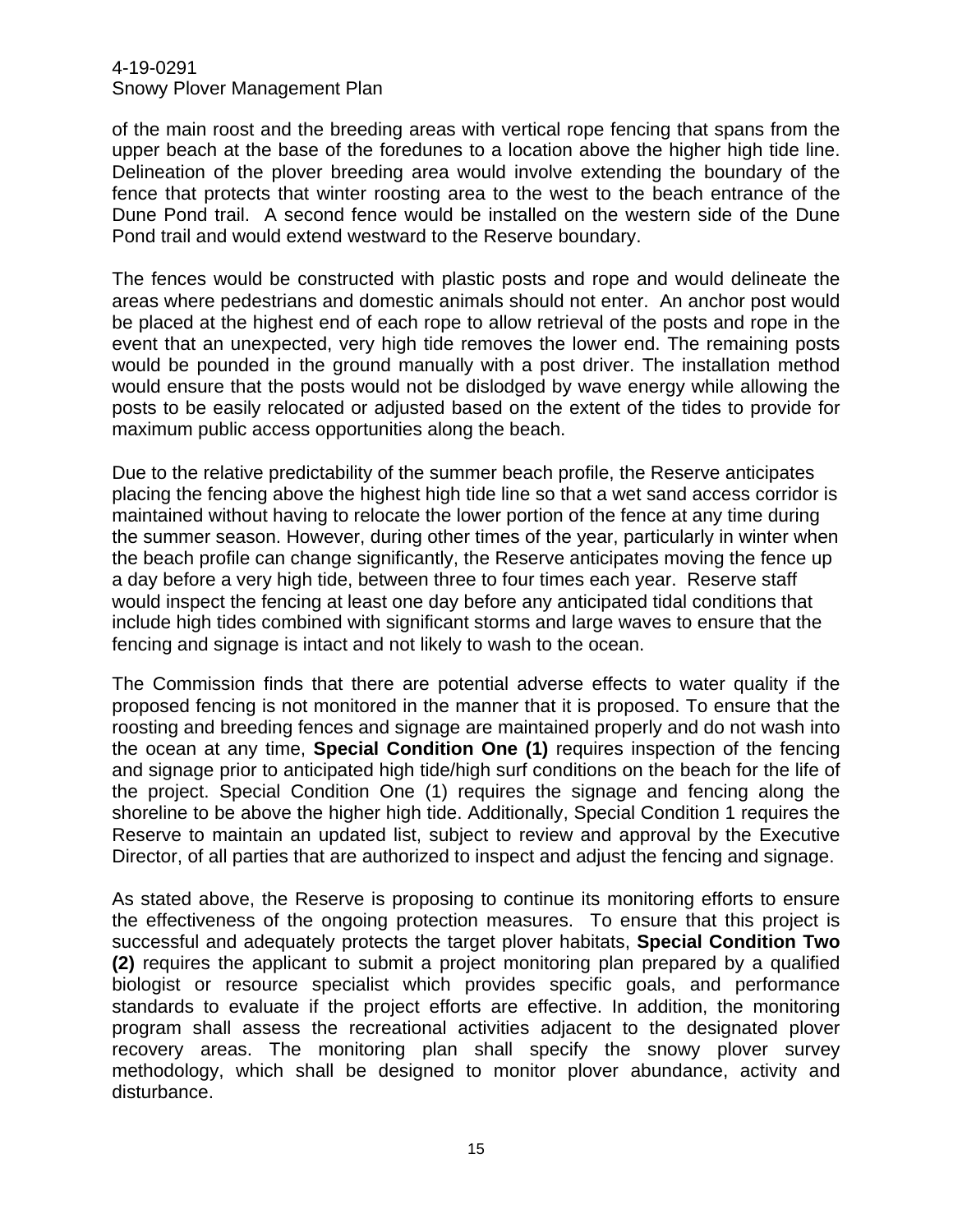In addition, Special Condition Two (2) requires the applicant to submit an annual monitoring report, prepared by a qualified resource specialist, for the review and approval of the Executive Director, evaluating the snowy plover protection project. The monitoring plan shall incorporate the collection of data on access and recreation in the Sands Beach area, including but not limited to the types, intensity, and distribution of recreation.

The Commission finds that the proposed protection measures strive to balance the management of sensitive resources with continued public access to the coast. The program is intended to maximize protection of plover habitat while maintaining continued use of, and access to, the surrounding stretches of beach for recreation. Since implementation of the 2001 SPMP, plovers have started breeding successfully at the Reserve and the number of fledged chicks has increased from zero prior to management to an average of 35 chicks in subsequent years. These results clearly demonstrate that the protection measures included in the SPMP resulted in increased survival and reproduction of the plover population. Given the success of the 2001 and 2008 SPMP measures, the Commission has confidence that continued protection measures proposed as part of the COPR Beach Access and Snowy Plover Management Plan would effectively protect the plover population while allowing for continued beach access by the public. Despite the apparent success of the existing management plan, the potential for conflict between resource protection and public access still exists. As such, the Commission recognizes that an adaptive management approach continues to be appropriate under these circumstances. Therefore the Commission imposes **Special Condition Three (3)** which allows for a ten-year period of operation from the date of installation of the fencing.

Special Condition 3 allows for a extension of operations for up to one additional year if the Executive Director determines that no adverse effects have resulted from this program and that there is good cause to continue it before the approval of a new CDP. Furthermore, Special Condition 3 requires the applicant to remove the structure(s) after ten years of operation, or up to eleven years if allowed by the Executive Director, unless authorization under the Coastal Act has been granted to retain the structures onsite.

For the reasons cited above, the Commission finds that the proposed project as conditioned is consistent with Sections 30230, 30231, and 30240 of the Coastal Act.

# **C. Coastal Access and Recreation**

Section 30210 of the Coastal Act states:

In carrying out the requirement of Section 4 of Article X of the California Constitution, maximum access, which shall be conspicuously posted, and recreational opportunities shall be provided for all the people consistent with public safety needs and the need to protect public rights, rights of private property owners, and natural resource areas from overuse.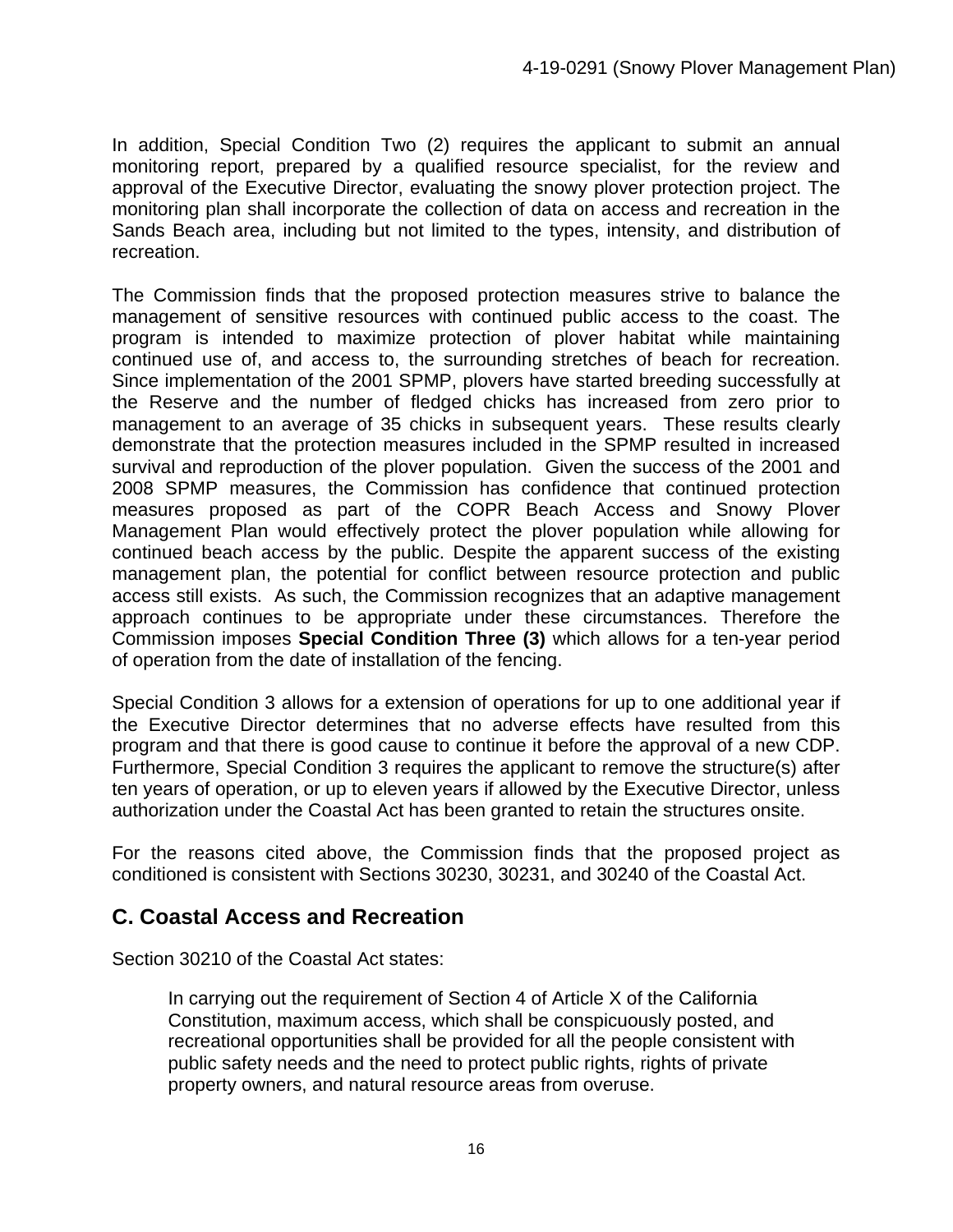…

Section 30211 of the Coastal Act states:

Development shall not interfere with the public's right of access to the sea where acquired through use or legislative authorization, including, but not limited to, the use of dry sand and rocky coastal beaches to the first line of terrestrial vegetation.

Section 30214 elaborates on access management considerations, providing, in relevant part, that:

(a) The public access policies of this article shall be implemented in a manner that takes into account the need to regulate the time, place, and manner of public access depending on the facts and circumstances in each case including, but not limited to, the following:

(2) The capacity of the site to sustain use and at what level of intensity.

(3) The appropriateness of limiting public access to the right to pass and repass depending on such factors as the fragility of the natural resources in the area….

Coastal Act Section 30210 and Coastal Act Section 30211 mandate that maximum public access and recreational opportunities be provided and that development not interfere with the public's right to access the coast. Section 30214 allows for limits to public access depending on the fragility of natural resources in the area.

In order to protect the western snowy plover population at COPR, the Reserve proposes to continue delineating the plover roosting and breeding areas with a post-and-rope fence that would span from the upper beach at the base of the foredunes to a location above the higher high tide line. The fence delineating the roosting area would remain year-round, would start 95 meters east of the entrance gate to Sands Beach on the bluff near the Cliff House, and would extend 400 meters (1,312 feet) west, just beyond the mouth of Devereux Slough. At either end of this 400 meter stretch, the fencing would be extended shoreward towards the dunes to meet the existing dune fencing. The fence delineating the breeding area would be installed during the plover breeding season from March 15 through September 15. The entire breeding area fence would stretch approximately one-half mile along Sands Beach. Delineation of the plover breeding area would involve the installation of an additional 400 meters of fencing extending from the boundary of the fence that protects that winter roosting area to the west to the beach entrance of the Dune Pond trail. A second fence would be installed on the western side of the Dune Pond trail and would extend westward to the Reserve boundary. Plovers have been observed breeding successfully on both sides of the Dune Pond trail, despite active use of this trail by the public. Given that plover breeding does not appear to be adversely impacted by use of this trail, beach access to and along Dune Pond trail would remain accessible at all times, including during breeding season. Delineation of the breeding and roosting areas would be supplemented by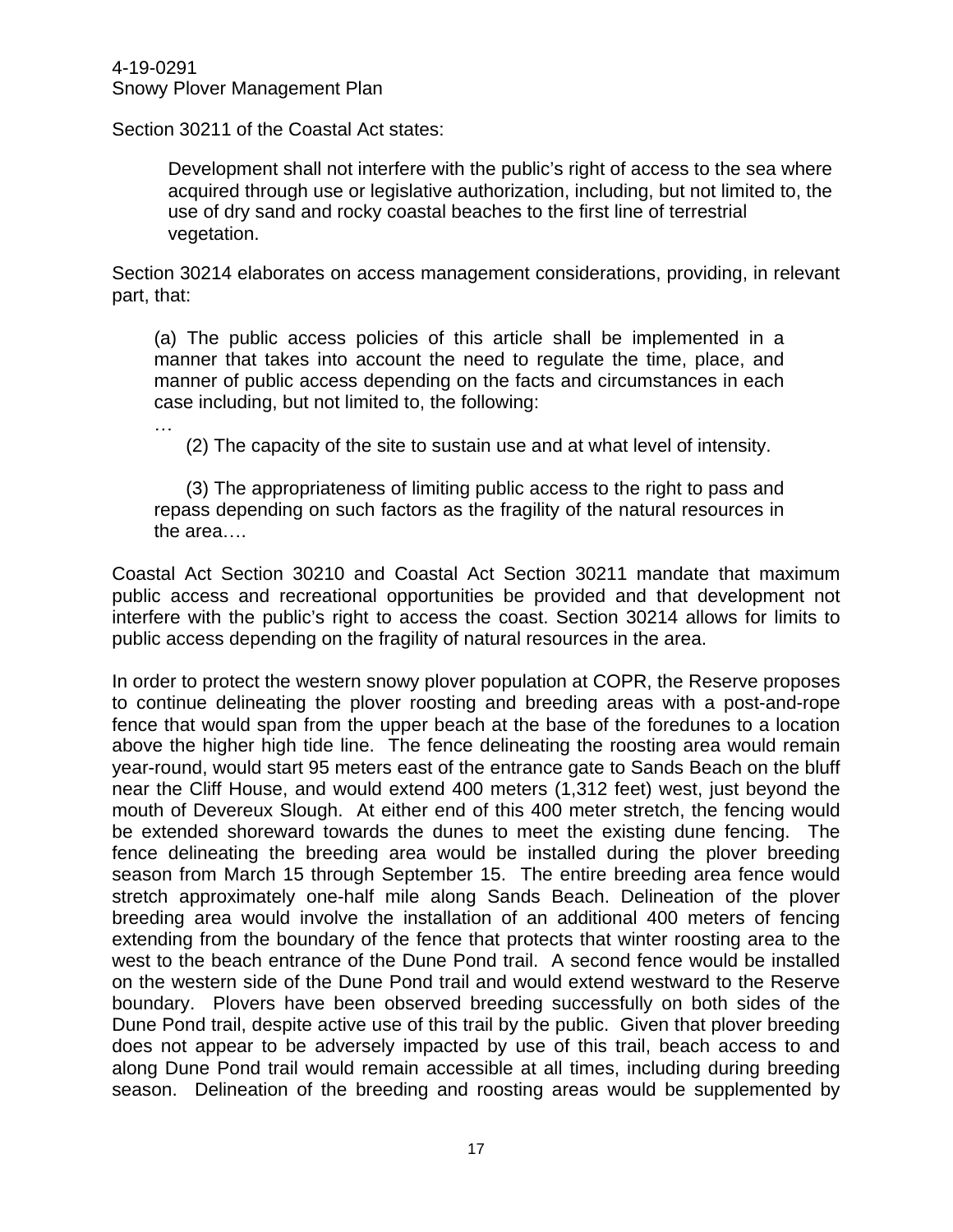ongoing efforts that include public education, beach cleanups, and enforcement of Santa Barbara County leash laws.

As stated previously, concerns over the potential "take" of species under Section 9 of the ESA (see Section C(1)) has led the Natural Reserve System to develop a management strategy to protect the existing snowy plovers from human-associated disturbances to the roosting and breeding areas on Sands Beach. Research conducted at Sands Beach at COPR indicates that a majority of disturbances to plovers originate from beach recreation and pets, with additional disturbance attributed to predators such as crows. Disturbances pose a threat to nests and chicks and interfere with the overall ability of plovers to forage or rest, thus impacting their overall reproduction and survivorship.

COPR is administered by the Natural Reserve System which manages research, education, and stewardship of the Reserve. The purpose of the Reserve System is to protect and manage specific University-owned natural areas containing environmentally sensitive resources for the purpose of teaching and research. Approximately ½ of COPR is closed to the general public, including roughly all of the areas from the eastern slough margin to the western property boundaries. However, in support of its teaching and research mission, the Reserve hosts visiting researchers, education activities by K-12 classes, community groups, and qualified non-profit organizations by special permission. Under the Natural Reserve System, recreational use is specifically prohibited to protect sensitive habitats, on-going research, and instructional programs. Permission to utilize the restricted portion of COPR must be obtained from the NRS staff and will be granted only if such proposed activities will not harm the natural values of the reserve or preclude the present or future long-term use of the natural area for research or instruction.

The access policies of the Coastal Act public access and recreational opportunities may be restricted in order to protect natural resource areas, such as habitat for threatened species. However, in order to understand the significance of the impact of the proposed restrictions, the Commission must analyze these access restrictions in the context of the existing access resources in the area.

As stated above, approximately half of the Reserve is open to the public, including Sands Beach. This is the area of the Reserve most used by the public for recreation. People access Sands Beach from adjacent beaches to the east and west, and through and around the Reserve in several locations **(Exhibits 2 and 3)**. To the east of the Reserve, there are a number of pedestrian access points from the blufftop to the beach along the approximately 3½ miles of coastline contiguous with the Campus and community of Isla Vista. To the west, the public has accessed the beach by utilizing the Reserve trail directly west of the slough (Dune Pond trail), skirting around the perimeter of the 40-acre parcel of University property (West Perimeter Path), near the Venoco Oil Tanks, and further to the west via a number of volunteer trails around Ellwood Shores. The closest parking area to access Sands Beach is on West Campus at the end of Slough Road. Upcoast, Sands Beach can be accessed via Ellwood Mesa trails.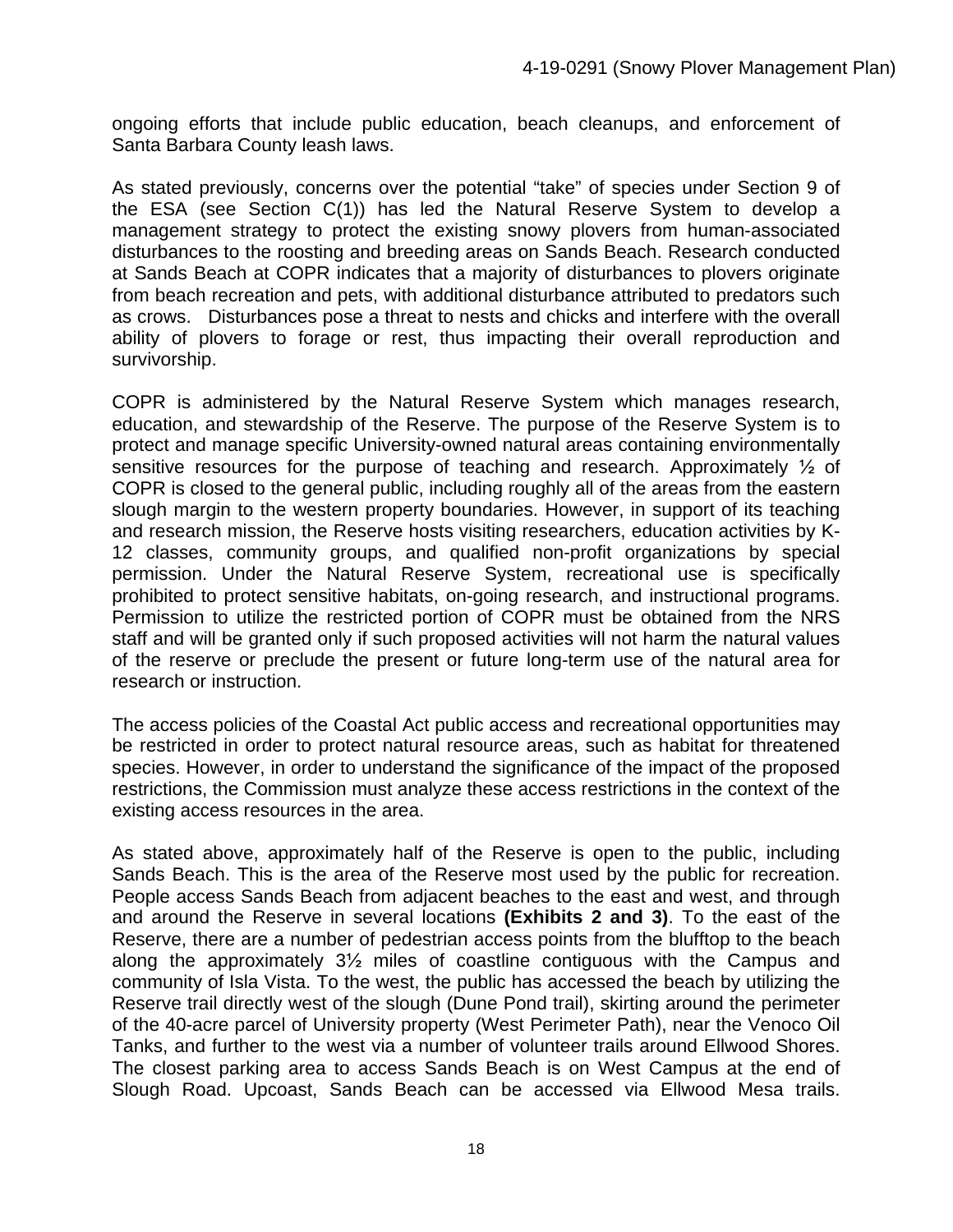Beaches upcoast may also be accessed through the dedicated accessway at the Bacara Resort in Goleta. None of these access points would be modified as a result of the proposed project. Therefore, the Commission finds that adequate access to the beach is maintained in the area.

Lafferty (2000) reported that a majority of visitors bike or walk along the bluffs from Isla Vista and use the Main Sands Beach entrance. The Reserve staff has estimated approximately 35,000 beach users per year, as projected from data obtained by an automatic counter placed at the Main Gate. A beach survey of 100 users showed that approximately 70% of visitors are students from UCSB and the remaining 30% are primarily members of the local community.

Studies conducted at Sands Beach identify several types of beach uses by visitors, including walking, jogging, sunbathing, surfing, birdwatching, watching the sunset, and cleaning up the beach. Active recreation, such as ball playing, Frisbee throwing, biking, commercial activities, surf contests, bonfires, camping, and horse riding is not allowed in the reserve including at Sands Beach. These restrictions are in place due to the accidental injury to Snowy Plover chicks or nests that are likely to occur when these activities take place. Dogs (leashed or unleashed) are not permitted at Coal Oil Point Reserve's beach and Pond Trail.

Dogs can serve as a significant source of disturbance to snowy plovers. Dogs may disturb snowy plovers by their proximity, which Lafferty (2001b) found to have a higher probability of disturbing plovers than humans, at any particular distance. In addition, some dogs may directly disturb plovers by actively chasing them. In 2003, and again in 2015, there have been documented cases of Western Snowy Plover chick mortality due to unleashed dogs (defined as "take" under the Endangered Species Act). Further, in 2015 an unleashed dog entered the Plover area at COPR and stepped on a nest, causing the egg to crack and fail. Beginning January 1, 2020, the docents will communicate with dog owners about the policy prohibiting dogs on Sands beach (LRDP policy LU-33). The COPR Director and Docent Coordinator would continue to work closely with the police department to determine the most appropriate schedule for police efforts.

Several patterns of use have been documented at Sands Beach. For instance, beach users tend to use the wet sand for their activities while plovers concentrate in the dry sand areas. Lafferty (2001a) noted that human activities were substantially higher on weekends, low tides, and warm days but visitor activities did not vary significantly among seasons. "Although one might expect summer beach crowds, winter months have as much activity, presumably due to surf, foggy summer weather and the fact that many students are away during summer break. Human activity is lowest in the mornings and increases throughout the day but may decline in the afternoon if the wind blows strong" (Lafferty 2001b).

Before implementation of the 2001 SPMP, Lafferty's research (2001b) indicated that public access on Sands Beach resulted in a 16-fold increase in the rate of disturbance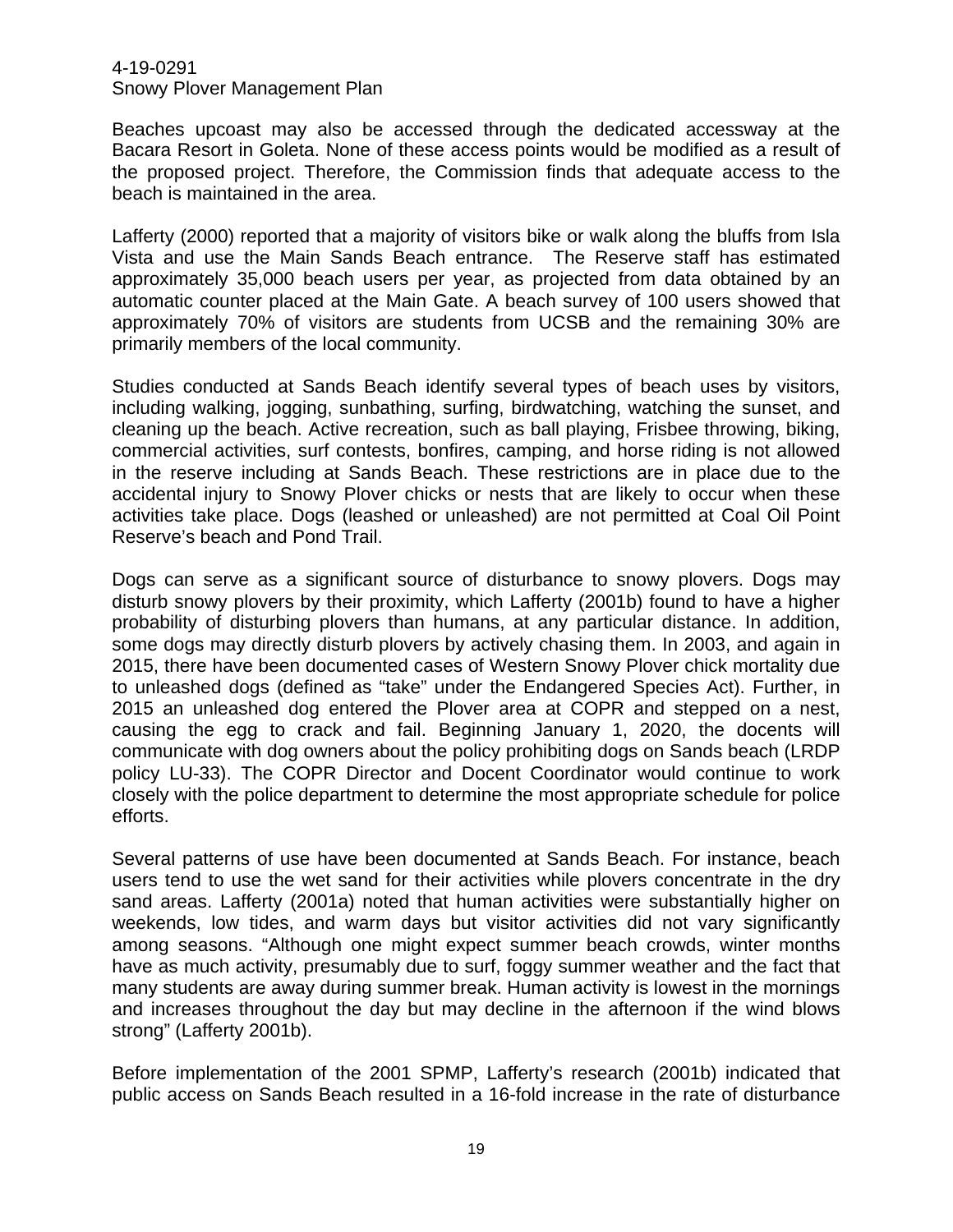to snowy plovers compared to other currently protected beaches in California. Each plover at Sands Beach was disturbed an average of once every 30 minutes and 75% of these disturbances were caused by people and their pets. The research suggested that disturbance occurs once a person walks within 15-20 meters of a plover. Plovers may become alert, begin to walk away and displace each other from the depressions where they sit. They may elevate their wings or bob as a sign of distress and, if approached closely, run or take flight. If put into flight, flocks wheel back and forth for several minutes in tight, low altitude formations (Page et al. 1995). After landing, they remain nervous and will take wing with little prompting (Page et al. 1995).

Since implementation of the SPMP, total disturbance to plovers on Sands Beach decreased by 65% and disturbances that caused plovers to fly, which has the highest energetic cost, decreased by 90%. Observations also suggest that once the symbolic fencing was installed for the roosting area, snowy plovers shifted their use of the beach to within the fenced area. Plovers started breeding successfully at the Reserve after implementation of the SPMP and the number of fledged chicks increased from zero prior to management to an average of 30-50 chicks in subsequent years. These results clearly demonstrate that reducing beach recreation near nesting and roosting areas on Sands Beach can increase survival and reproduction of the plover population.

In an effort to continue minimizing disturbance to the plover population on Sands Beach, the applicant is proposing to delineate the roosting and nesting areas using a post and rope fence. Use of these specific areas would be restricted; however, pedestrian access would be facilitated around the protected areas, by passing along the wet sand parallel to the protected area. Since the tide line is dynamic by nature, the applicant proposes to manually shift the location of the roosting area fencing as necessary to align it above the higher high tide line. By aligning the fence in this manner, public access would be maintained at all times, along the wet sand area. Access would be naturally inhibited when the mouth of the slough is breached, typically during several storm events each year. To ensure that public access is available adjacent to the protected areas, the applicant would adjust the roosting area fencing to a location above the anticipated higher high tide. As a result, the length of roosting area fencing would vary over the course of the year, roughly corresponding to the available dry sand area. Though the variation in beach width is often a function of tidal height, beach width is also affected by seasonal variation in the distribution of sand, with a much narrower beach in the winter and early spring. Beach profile data compiled by the Reserve indicates that the average Sands Beach profile ranges from approximately 105 meters of dry sand in the summer to approximately 35 meters of dry sand in winter. Based on the implementation of the 2001 and 2008 SPMP's, the applicant anticipates that the main roosting area fencing would only need to be relocated three to four times each year. Relocation and/or adjustment of the temporary breeding fence should not be necessary at any time during the year, as this section of fencing delineates a narrower area of beach and would be located far above the highest high tide line.

In addition to the placement of fencing, the proposed project would include the installation of no trespassing, educational, and regulatory signage. No trespassing signs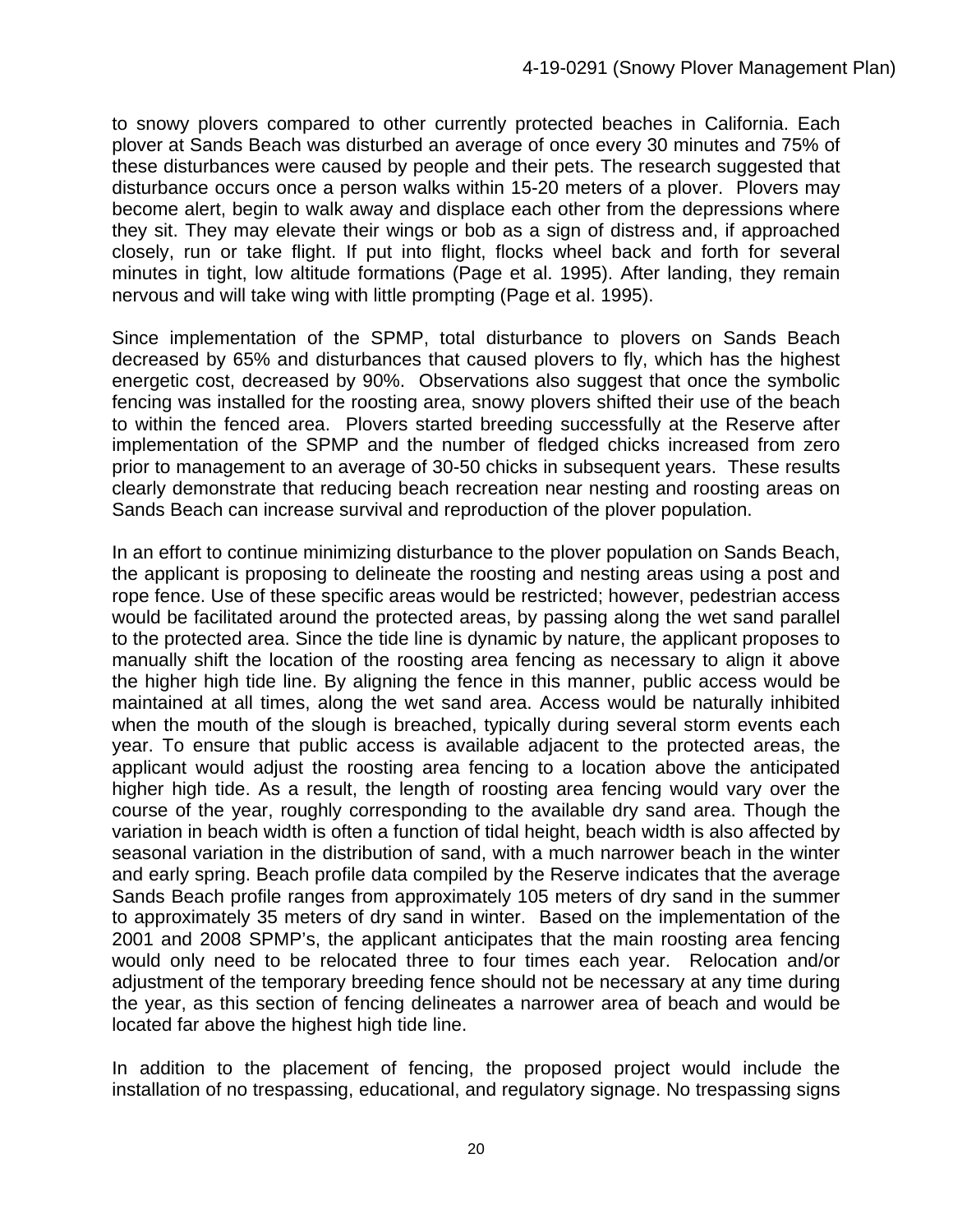# 4-19-0291

Snowy Plover Management Plan

and signs that state "Do Not Enter: Disturbance may cause loss of eggs and young or loss of migrating adults" would be placed along the fence ropes delineating both the roosting and breeding habitat areas and would allow the police department to enforce the restricted area and issue citations when necessary. Additionally, educational signage informing the public of the presence of snowy plovers would be posted at several access points adjacent to the roosting and breeding areas. The Commission finds that adequate noticing of the restricted areas is essential to protect environmentally sensitive resources and to inform the public of appropriate use and access. Such signs are typically beneficial in nature by providing adequate notification prior to implementing enforcement actions and by discouraging uses incompatible with the environmentally sensitive habitat areas.

Section 30210 and 30214 policies of the Coastal Act require maximum public use consistent with resource protection. In this case, the snowy plover roosting and breeding areas have been identified as critical habitat for the federally-threatened western snowy plover and require special management consideration and protection. Unpermitted use of the area has been determined to contribute a chronic stream of human-induced disturbance to the plovers which may ultimately impact reproduction and survivorship.

The public access policies of the Coastal Act allow for the manner of public access to be managed, as appropriate, in cases where fragile natural resources are impacted. Under the proposed project, a portion of the existing beach would be restricted from recreational uses. However, the proposed protection measures strive to balance the management of sensitive resources with continued public access to the coast. Though access and recreation would be prohibited in the protected stretch of beach, the protected area represents a small portion of the total available beach in the area available for recreational use. As proposed, the project would maintain access to the beach and linear access adjacent to the protected areas. Nearby stretches of beach would remain available for recreational use year around. Therefore, the Commission finds that access and use restrictions are appropriate given the natural resource and access constraints at the site.

Due to the relative predictability of the summer beach profile, the Reserve anticipates placing the fencing above the highest high tide line so that a wet sand access corridor is maintained without having to relocate the lower portion of the fence at any time during the summer season. However, during other times of the year, particularly in winter when the beach profile can change significantly, the Reserve anticipates moving the fence away from the tide a day before a very high tide, between three to four times each year. To ensure that public access along the beach adjacent to the main roosting area remains available, Reserve staff will continue to inspect the fencing at least one day before any anticipated tidal conditions that include high tides combined with significant storms and large waves to ensure that the wet sand corridor is maintained and that the fencing is intact and not likely to wash to the ocean.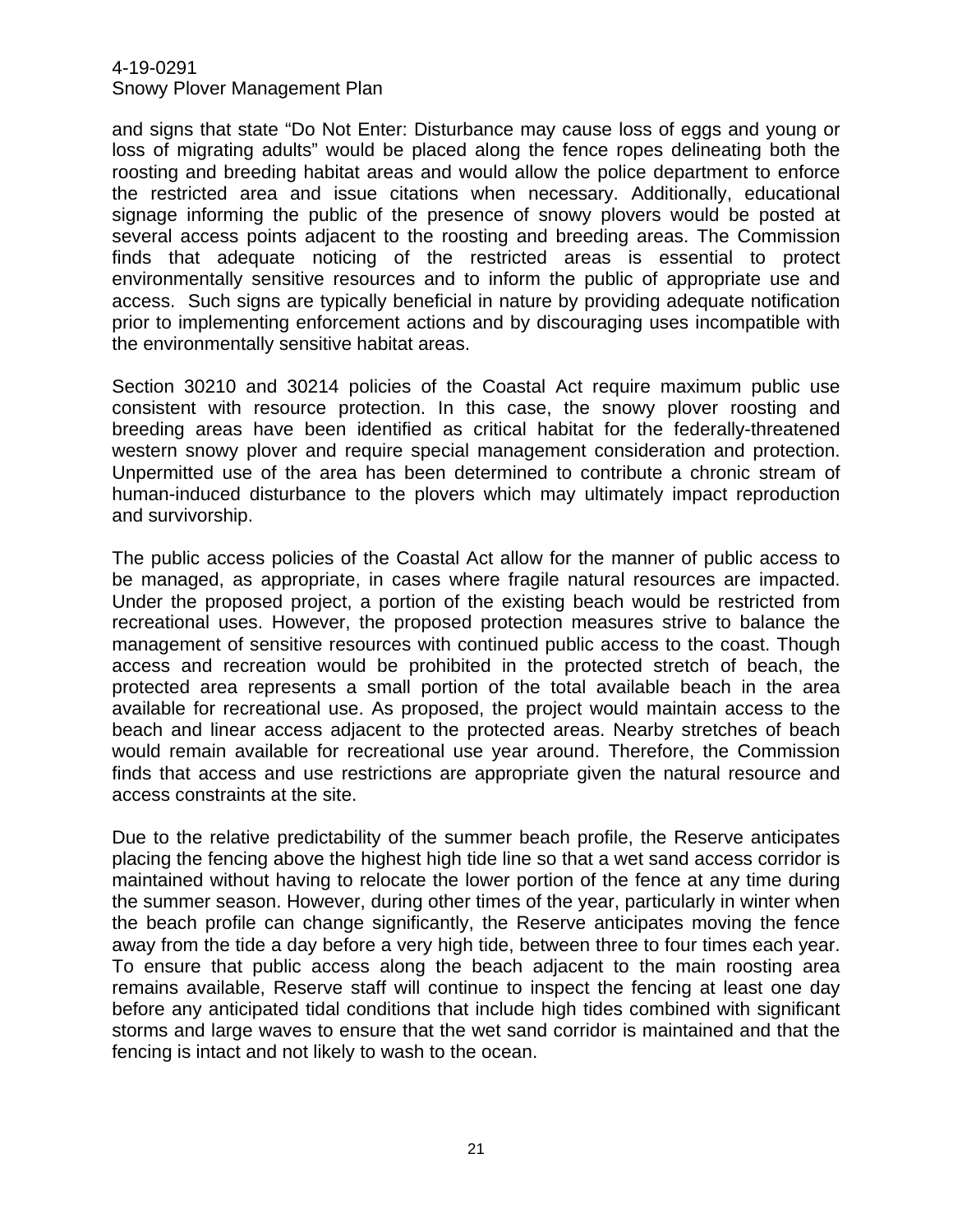The Commission finds that there are potential adverse effects to public access if the program is not carried out in the manner that it is proposed. To ensure that the roosting fence is maintained properly and does not impede public access along the wet sand at any time, **Special Condition One (1)** requires inspection of the fencing and signage prior to anticipated high tide/high surf conditions on the beach for the life of the project. Special Condition One (1) requires the signage and fencing along the shoreline to be above the higher high tide. Additionally, Special Condition One (1) requires the reserve to maintain an updated list, subject to review and approval by the Executive Director, of all parties that are authorized to inspect and adjust the fencing and signage.

As proposed, the Commission finds that the closure of the plover roosting and breeding areas on Sands Beach would provide for greater protection of the environmentally sensitive habitat while allowing continued access for appropriate uses. Therefore, the Commission finds that the proposed project as conditioned is consistent with the public access policies of the Coastal Act.

# **D. California Environmental Quality Act**

Section 13096 of the Commission's administrative regulations requires Commission approval of coastal development permit applications to be supported by a finding showing the application, as modified by any conditions of approval, to be consistent with any applicable requirements of the California Environmental Quality Act ("CEQA"). Section 21080.5(d)(2)(A) of CEQA prohibits approval of a proposed development if there are feasible alternatives or feasible mitigation measures available that would substantially lessen any significant impacts that the activity may have on the environment.

The Commission incorporates its findings on Coastal Act consistency at this point as if set forth in full. These findings address and respond to any public comments regarding potential significant adverse environmental effects of the project that were received prior to preparation of the staff report. As discussed in detail above, the proposed project, as conditioned, is consistent with the policies of the Coastal Act. Feasible mitigation measures which will minimize all adverse environmental impacts have been required as special conditions. As conditioned, there are no feasible alternatives or feasible mitigation measures available, beyond those required, which would substantially lessen any significant adverse impact that the activity may have on the environment. Therefore, the Commission finds that the proposed project, as conditioned to mitigate the identified impacts, can be found to be consistent with the requirements of the Coastal Act to conform to CEQA.